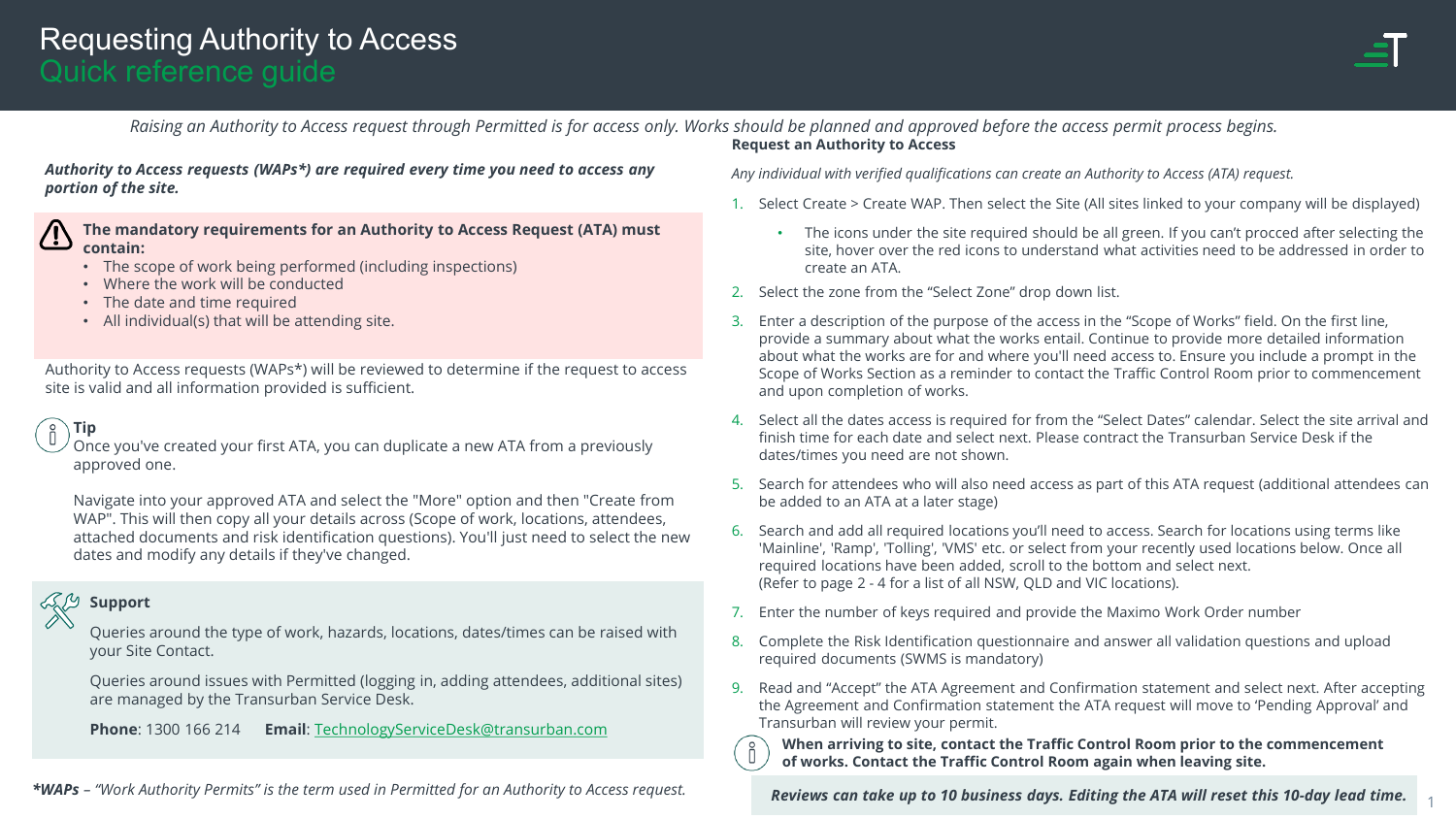## **QLD Site Location Details**

- **[AirportlinkM7](#page-4-0)** Page 5 & 6
- **[Clem7](#page-6-0)** Page 7 & 8
- **[Go Between Bridge](#page-8-0)**  Page 9
- **[Legacy Way](#page-9-0)**  Page 10
- **Inner City Bypass** Page 11
- **[Gateway Motorway](#page-11-0)**  Page 12 & 13
- **[Gateway Motorway Extension](#page-13-0)**  Page 14
- **[Logan Motorway](#page-14-0)**  Page 15 & 16

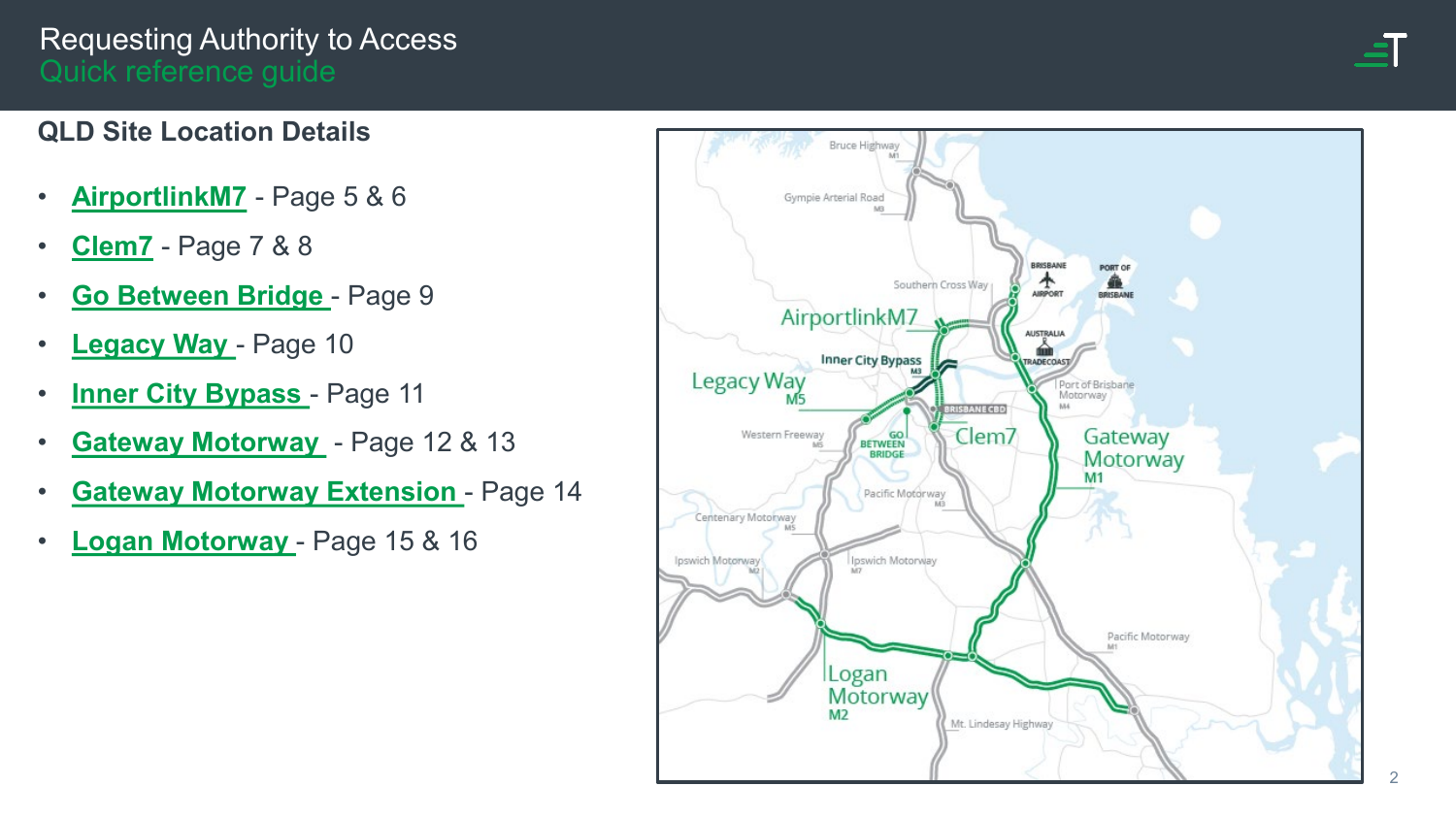

#### **NSW Site Location Details**

- **[Cross City Tunnel](#page-16-0)**  Page 17
- **[Eastern Distributor](#page-17-0)**  Page 18
- **[Hills M2](#page-18-0)**  Page 19
- **[Lane Cove Tunnel](#page-19-0)**  Page 20
- **[M5 South West](#page-20-0)**  Page 21
- **[NorthConnex](#page-21-0)** Page 22 & 23

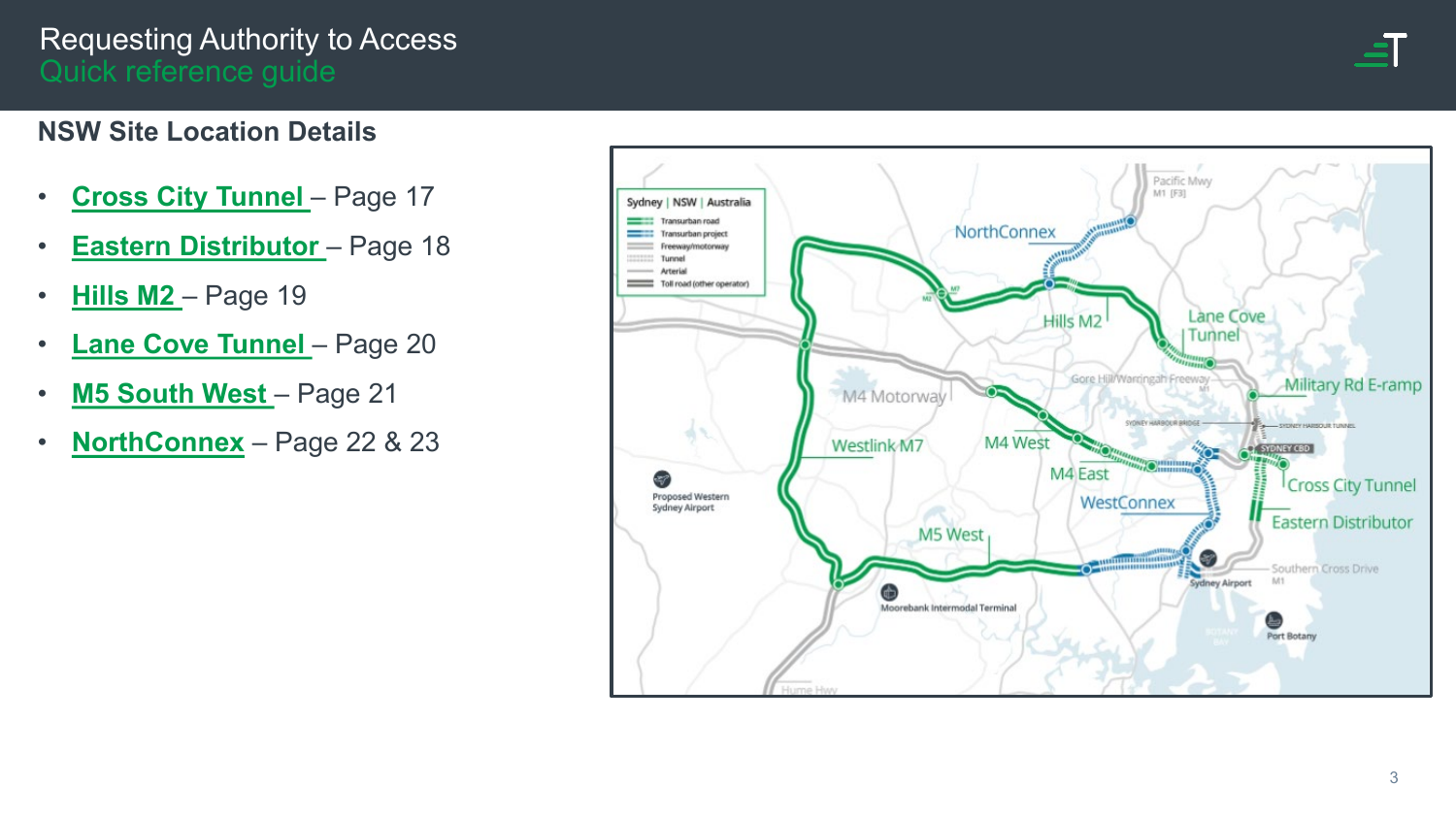

#### **VIC Site Location Details**

• **[CityLink](#page-23-0)** - Page 24 - 27

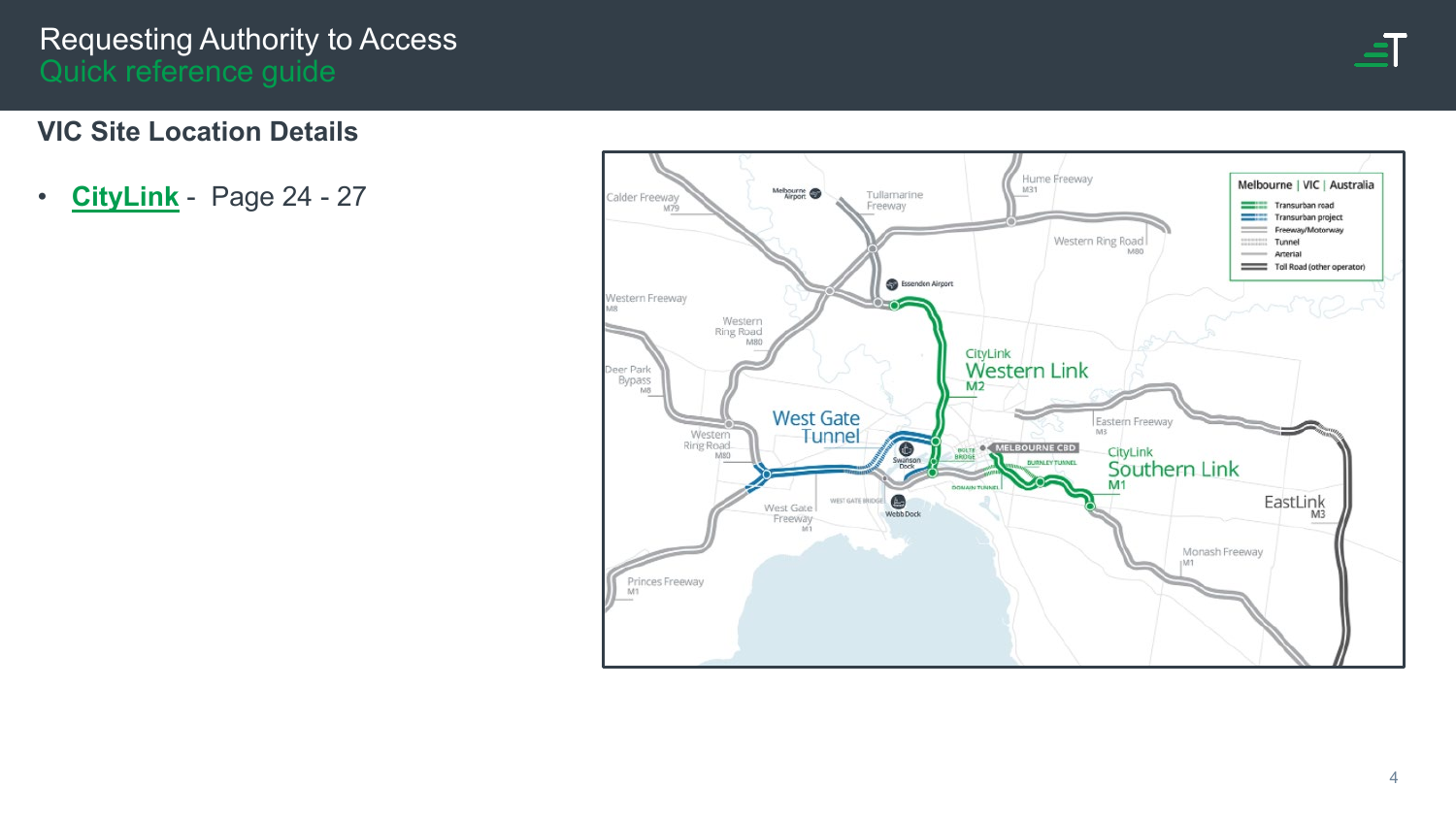

(1 of 2)

<span id="page-4-0"></span>

| <b>AirportlinkM7</b>   | <b>Site: Transurban QLD</b>                 |                    | <b>Zone: Airportlink M7</b>  |
|------------------------|---------------------------------------------|--------------------|------------------------------|
| <b>Group</b>           | <b>Location</b>                             | <b>Group</b>       | <b>Location</b>              |
| All Zones              | <b>TQ Operations Network</b>                | <b>Mainline WB</b> | All WB carriageway           |
| <b>Bore Hole</b>       | <b>Bore Hole Monitoring Sites - Various</b> | <b>Mainline WB</b> | <b>XP35 - XP22</b>           |
| Monitoring             | Locations                                   | <b>Mainline WB</b> | XP45 - XP35                  |
| <b>Building</b>        | <b>Network Operations Centre</b>            | Ramp EB            | East West Arterial Portal of |
| <b>Building</b>        | <b>Remote Operations Control (ROC)</b>      | Ramp EB            | Gympie Road on-ramp          |
| <b>Building</b>        | Response Hut Bowen Bridge                   | Ramp EB            | Lutwyche Road on-ramp        |
| <b>Building</b>        | Response Hut Toombul                        | Ramp EB            | Sandgate Rd off-ramp         |
| <b>Cable Tunnel EB</b> | <b>Cable Tunnel EB</b>                      | Ramp EB            | Stafford Road on-ramp        |
| Cable Tunnel NB        | Cable Tunnel NB                             | Ramp NB            | Bowen Bridge Rd on-ramp      |
| <b>Cable Tunnel SB</b> | Cable Tunnel SB                             | Ramp NB            | Bowen Bridge Rd to ICB/CL    |
| Cable Tunnel WB        | Cable Tunnel WB                             | Ramp NB            | Campbell St on-ramp          |
| <b>CMS EB</b>          | <b>CMS EB</b>                               | Ramp NB            | CLEM 7 portal on-ramp        |
| <b>CMS NB</b>          | <b>CMS NB</b>                               | Ramp NB            | Gympie Road off-ramp         |
| <b>CMS SB</b>          | <b>CMS SB</b>                               | Ramp NB            | ICB Portal on-ramp           |
| <b>CMS WB</b>          | <b>CMS WB</b>                               | Ramp NB            | Mainline to NB off ramps (S  |
| <b>Mainline EB</b>     | All EB carriageway                          | Ramp NB            | Stafford Rd off-ramp         |
| <b>Mainline EB</b>     | XP20 - XP30                                 | Ramp SB            | Campbell St off-ramp         |
| <b>Mainline EB</b>     | XP30 - XP42                                 | Ramp SB            | CLEM 7 portal off-ramp       |
| <b>Mainline NB</b>     | All NB carriageway                          | Ramp SB            | Gympie Rd on-ramp            |
| <b>Mainline NB</b>     | XP01 - XP10                                 | Ramp SB            | ICB off-ramp                 |
| <b>Mainline NB</b>     | XP10 - XP20                                 | Ramp SB            | Lutwyche Rd / Bowen Bridg    |
| <b>Mainline NB</b>     | XP20 - XP28                                 | Ramp SB            | Mainline to SB off-ramp (Ca  |
| <b>Mainline SB</b>     | All SB carriageway                          | Ramp SB            | SB on-ramps to Mainline (S   |
| <b>Mainline SB</b>     | XP10 - XP01                                 | Ramp SB            | Stafford Rd on-ramp          |
| <b>Mainline SB</b>     | XP19 - XP10                                 | Ramp WB            | East West Arterial Portal or |

Mainline SB XP29 - XP19

| <b>Group</b>       | <b>Location</b>                            |
|--------------------|--------------------------------------------|
| <b>Mainline WB</b> | All WB carriageway                         |
| <b>Mainline WB</b> | XP35 - XP22                                |
| Mainline WB        | XP45 - XP35                                |
| Ramp EB            | East West Arterial Portal off-ramp         |
| Ramp EB            | Gympie Road on-ramp                        |
| Ramp EB            | Lutwyche Road on-ramp                      |
| Ramp EB            | Sandgate Rd off-ramp                       |
| Ramp EB            | Stafford Road on-ramp                      |
| Ramp NB            | Bowen Bridge Rd on-ramp                    |
| Ramp NB            | Bowen Bridge Rd to ICB/CLEM7               |
| Ramp NB            | Campbell St on-ramp                        |
| Ramp NB            | CLEM 7 portal on-ramp                      |
| Ramp NB            | Gympie Road off-ramp                       |
| Ramp NB            | ICB Portal on-ramp                         |
| Ramp NB            | Mainline to NB off ramps (Stafford/Gympie) |
| Ramp NB            | Stafford Rd off-ramp                       |
| Ramp SB            | Campbell St off-ramp                       |
| Ramp SB            | CLEM 7 portal off-ramp                     |
| Ramp SB            | Gympie Rd on-ramp                          |
| Ramp SB            | ICB off-ramp                               |
| Ramp SB            | Lutwyche Rd / Bowen Bridge Rd off-ramp     |
| Ramp SB            | Mainline to SB off-ramp (Campbell/ICB)     |
| Ramp SB            | SB on-ramps to Mainline (Stafford/Gympie)  |
| Ramp SB            | Stafford Rd on-ramp                        |
| Ramp WB            | East West Arterial Portal on-ramp          |
| Ramp WB            | Gympie Rd off-ramp                         |

| <b>Location</b>                 |
|---------------------------------|
| Sandgate Rd on-ramp             |
| Stafford Rd off-ramp            |
| <b>Smoke Duct EB</b>            |
| <b>Smoke Duct NB</b>            |
| Smoke Duct SB                   |
| Smoke Duct WB                   |
| <b>Fixed Speed Camera</b>       |
| <b>Fixed Speed Camera</b>       |
| <b>Fixed Speed Camera</b>       |
| <b>Fixed Speed Camera</b>       |
| Substation 1                    |
| Substation 2                    |
| Substation 5                    |
| Substation 7                    |
| Substation 6                    |
| Substation 3                    |
| Substation 4                    |
| <b>Sump Room</b>                |
| <b>Tolling Gantries SB</b>      |
| <b>Tolling Gantry EB</b>        |
| <b>Tolling Gantry NB</b>        |
| <b>Tolling Gantry WB</b>        |
| Bowen Hills VSO (Federation St) |
| Kedron VSO (Lutwyche Rd)        |
| Toombul VSO (Sandgate Rd)       |
| <b>VMS016</b>                   |
|                                 |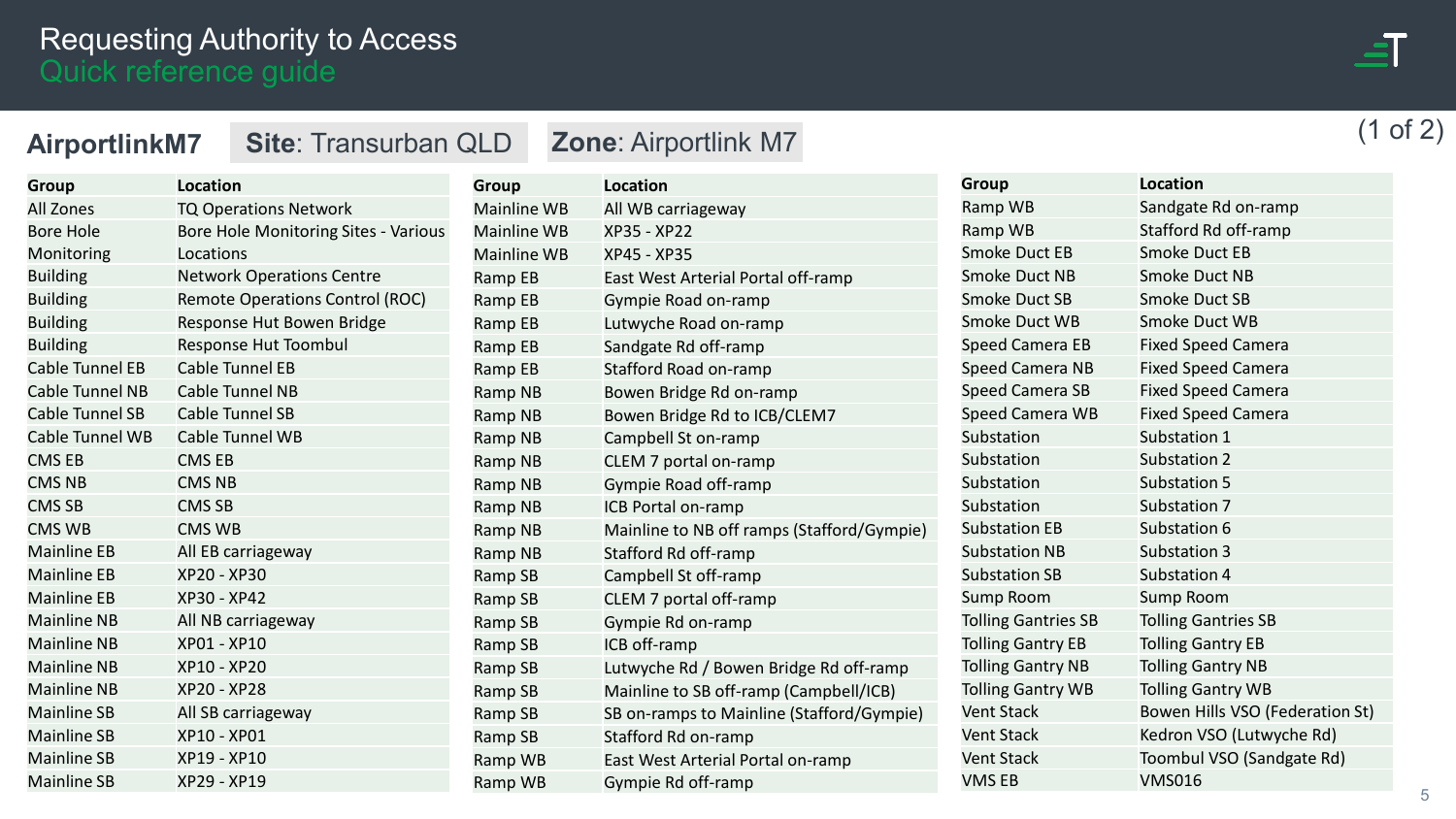

| <b>AirportlinkM7</b>         | <b>Site: Transurban QLD</b> |
|------------------------------|-----------------------------|
| <b>Group</b>                 | Location                    |
| <b>VMS EB</b>                | <b>VMS017</b>               |
| <b>VMS NB</b>                | VMSA01                      |
| <b>VMS NB</b>                | VMSA02                      |
| <b>VMS NB</b>                | VMSA03                      |
| <b>VMS NB</b>                | VMSA05                      |
| <b>VMS NB</b>                | VMSA07                      |
| VMS SB                       | <b>VMS010</b>               |
| VMS SB                       | <b>VMS013</b>               |
| VMS SB                       | <b>VMS014</b>               |
| VMS SB                       | <b>VMS015</b>               |
| VMS WB                       | <b>VMS021</b>               |
| VMS WB                       | <b>VMS023</b>               |
|                              | Northern Water Treatment    |
| <b>Water Treatment Plant</b> | Plant                       |
|                              | Southern Water Treatment    |
| <b>Water Treatment Plant</b> | Plant                       |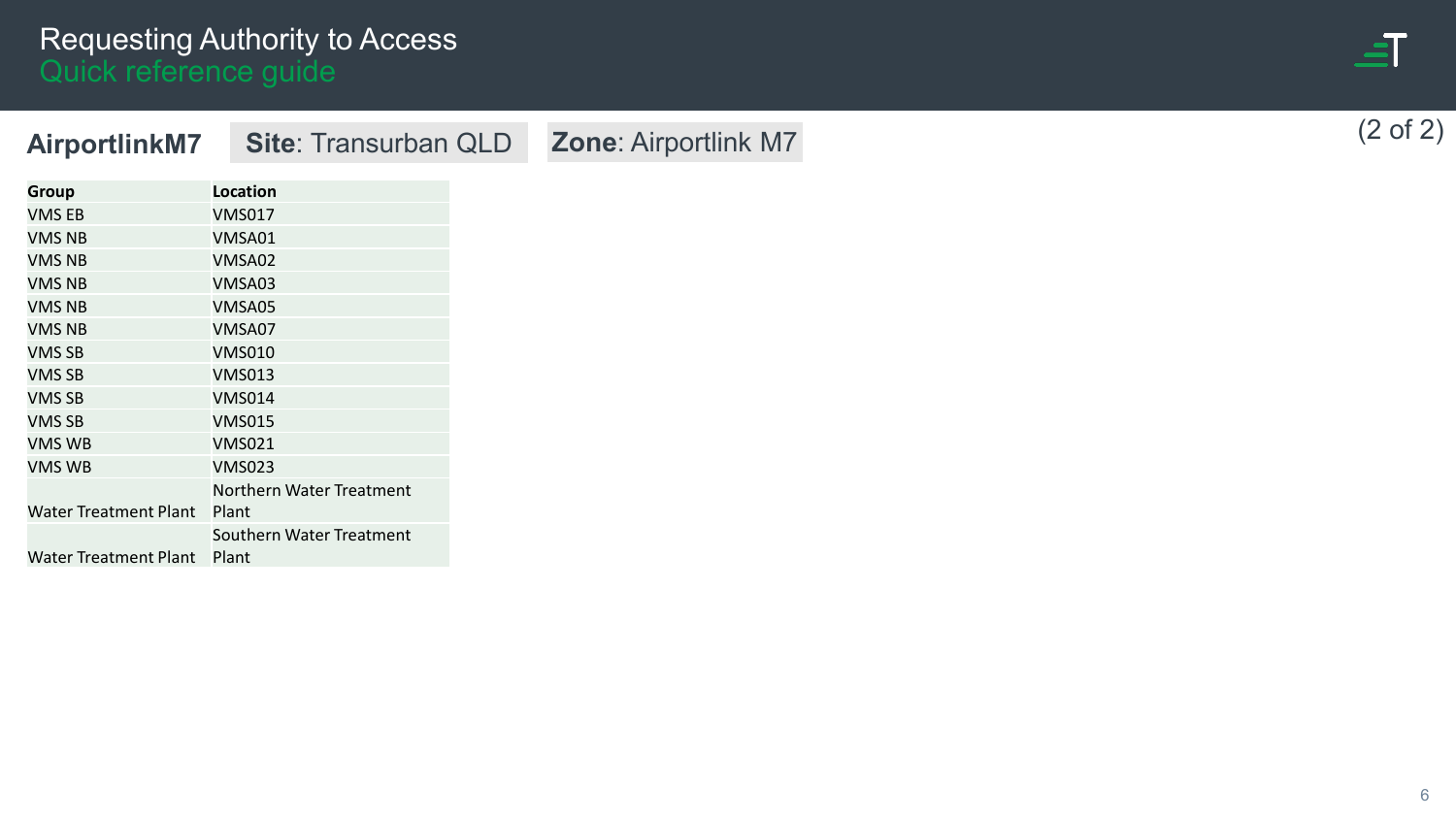| <b>Group</b>           | <b>Location</b>              | <b>Group</b>      |
|------------------------|------------------------------|-------------------|
| <b>All Zones</b>       | <b>TQ Operations Network</b> | <b>Mainline N</b> |
| <b>Bore Hole</b>       | Bore Hole Monitoring Sites - | <b>Mainline N</b> |
| Monitoring             | <b>Various Locations</b>     | <b>Mainline N</b> |
| <b>Building NB</b>     | Northern Vent Outlet         | <b>Mainline N</b> |
| <b>Building SB</b>     | <b>CLEM 7 Office</b>         | <b>Mainline N</b> |
| <b>Building SB</b>     | <b>HV Building</b>           | Mainline SI       |
| <b>Building SB</b>     | Southern Vent Outlet         | Mainline SI       |
| <b>Cable Tunnel NB</b> | Cable tunnel NB              | Mainline SI       |
| <b>Cable Tunnel SB</b> | Cable tunnel SB              | Mainline SI       |
| <b>CMS NB</b>          | <b>CMS031</b>                | Mainline SI       |
| <b>CMS NB</b>          | <b>CMS032</b>                | Ramp NB           |
| <b>CMS NB</b>          | <b>CMS033</b>                | Ramp NB           |
| <b>CMS NB</b>          | <b>CMS034</b>                | Ramp NB           |
| <b>CMS NB</b>          | <b>CMS035</b>                | Ramp NB           |
| <b>CMS NB</b>          | <b>CMS036</b>                | Ramp NB           |
| <b>CMS NB</b>          | <b>CMS041</b>                | Ramp NB           |
| <b>CMS NB</b>          | <b>CMS042</b>                | Ramp NB           |
| <b>CMS NB</b>          | <b>CMS051</b>                | Ramp SB           |
| <b>CMS NB</b>          | <b>CMS055</b>                | Ramp SB           |
| <b>CMS SB</b>          | <b>CMS052</b>                | Ramp SB           |
| <b>CMS SB</b>          | <b>CMS054</b>                | Ramp SB           |
| <b>CMS SB</b>          | <b>CMS056</b>                | Ramp SB           |
| <b>CMS SB</b>          | <b>CMS057</b>                | Ramp SB           |
| <b>CMS SB</b>          | <b>CMS058</b>                | Ramp SB           |
| <b>CMS SB</b>          | <b>CMS059</b>                | Smoke Duo         |

CMS WB CMS053

<span id="page-6-0"></span>

| <b>Clem7</b> Site: Transurban QLD Zone: Clem7 |  | (1 of 2) |  |  |
|-----------------------------------------------|--|----------|--|--|
|                                               |  |          |  |  |

| <b>Group</b>         | <b>Location</b>            |
|----------------------|----------------------------|
| <b>Mainline NB</b>   | All NB Carriageway         |
| <b>Mainline NB</b>   | XP01 - XP10 NB             |
| <b>Mainline NB</b>   | XP10 - XP20 NB             |
| <b>Mainline NB</b>   | <b>XP20 - XP30 NB</b>      |
| <b>Mainline NB</b>   | <b>XP30 - XP41 NB</b>      |
| <b>Mainline SB</b>   | All SB Carriageway         |
| <b>Mainline SB</b>   | XP10 - XP01 SB             |
| <b>Mainline SB</b>   | XP20 - XP10 SB             |
| <b>Mainline SB</b>   | XP30 - XP20 SB             |
| <b>Mainline SB</b>   | <b>XP41-XP30 SB</b>        |
| Ramp NB              | APL off-ramp               |
| Ramp NB              | ICB off-ramp               |
| Ramp NB              | ICB/KSD off-ramp           |
| <b>Ramp NB</b>       | Ipswich Rd Portal ramp     |
| Ramp NB              | Lutwyche Rd off-ramp       |
| Ramp NB              | Pacific Mwy Portal ramp NB |
| Ramp NB              | Shafston Ave on-ramp       |
| Ramp SB              | APL on-ramp                |
| Ramp SB              | ICB EB ramp to Clem7 SB    |
| Ramp SB              | ICB WB ramp to Clem7 SB    |
| Ramp SB              | Ipswich rd Portal ramp SB  |
| Ramp SB              | Lutwyche Rd on-ramp        |
| Ramp SB              | Pacific Mwy Portal ramp SB |
| Ramp SB              | Shafston Ave off-ramp      |
| <b>Smoke Duct NB</b> | Smoke Duct NB              |
| Smoke Duct SB        | Smoke Duct SB              |

| Group                      | <b>Location</b>                |
|----------------------------|--------------------------------|
| Speed Camera NB            | Speed cameras carriageway      |
| <b>Speed Camera SB</b>     | Speed cameras carriageway      |
| <b>Substation NB</b>       | <b>Gibbon St Substation</b>    |
| <b>Substation NB</b>       | <b>Gregory Tce Substation</b>  |
| <b>Substation NB</b>       | <b>Ivory St Substation</b>     |
| <b>Substation NB</b>       | <b>Shafston Ave Substation</b> |
| <b>Substation NB</b>       | <b>Sneyd St Substation</b>     |
| <b>Substation NB</b>       | <b>Wharf St Substation</b>     |
| <b>Substation NB/SB</b>    | Substation 2                   |
| <b>Substation NB/SB</b>    | Substation 3/LVB/LVA           |
| <b>Substation NB/SB</b>    | Substation 4/LVB/LVA           |
| <b>Substation NB/SB</b>    | Substation 5/LVB/LVA           |
| <b>Substation NB/SB</b>    | Substation 6/LVB/LVA           |
| <b>Substation SB</b>       | Jurgen St Substation           |
| Sump Room NB/SB            | <b>PS02</b>                    |
| Sump Room NB/SB            | <b>PS03</b>                    |
| <b>Tolling Gantries NB</b> | <b>Northbound Exit Portal</b>  |
| <b>Tolling Gantries NB</b> | Shafston Ave on-ramp NB        |
| <b>Tolling Gantries NB</b> | <b>Tolling Gantries NB</b>     |
| <b>Tolling Gantries SB</b> | Southbound Entry Portal        |
| <b>Tolling Gantries SB</b> | Southbound Exit Portal         |
| <b>Tolling Gantries SB</b> | <b>Tolling Gantries SB</b>     |
| <b>Vent Stack NB</b>       | northern VSO                   |
| <b>Vent Stack SB</b>       | southern VSO                   |
| Vent Tunnel                | Northern vent tunnel           |
| <b>Vent Tunnel</b>         | Southern Vent Tunnel           |
|                            |                                |

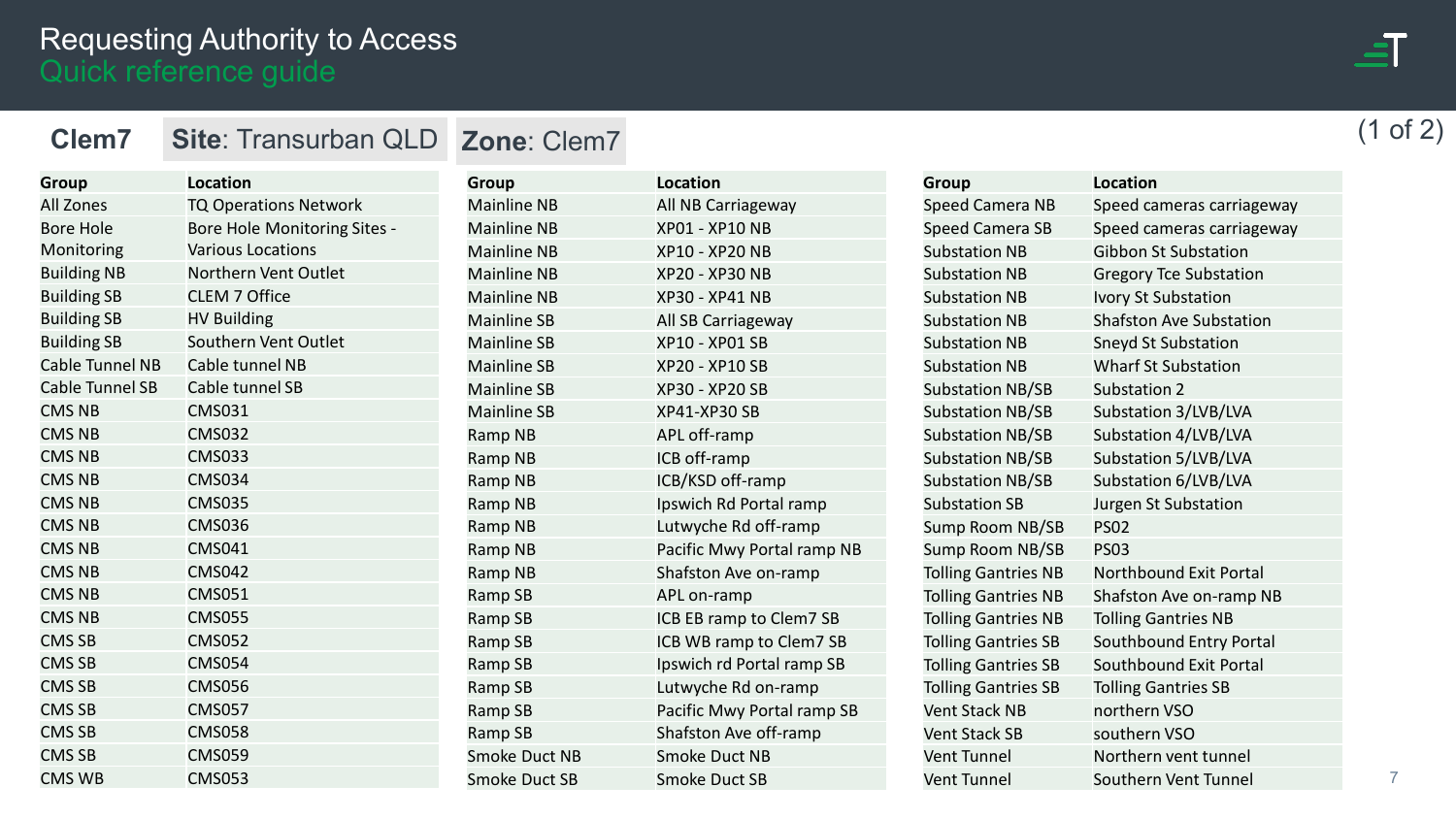| <b>Clem7</b>   | Site: Transurban QLD Zone: Clem7 |  |
|----------------|----------------------------------|--|
|                |                                  |  |
| <b>Group</b>   | Location                         |  |
| Vent Tunnel NB | Northern vent tunnel             |  |
| Vent Tunnel SB | Southern vent tunnel             |  |
| VMS NB         | <b>VMS033</b>                    |  |
| VMS NB         | <b>VMS034</b>                    |  |
| VMS NB         | <b>VMS041</b>                    |  |
| VMS NB         | <b>VMS043</b>                    |  |
| VMS NB         | <b>VMS051</b>                    |  |
| VMS NB         | <b>VMS053</b>                    |  |
| <b>VMS SB</b>  | <b>VMS052</b>                    |  |
| VMS SB         | <b>VMS054</b>                    |  |
| VMS SB         | <b>VMS055</b>                    |  |
| VMS WB         | <b>VMS032</b>                    |  |
| VMS WB         | <b>VMS042</b>                    |  |
|                |                                  |  |
|                |                                  |  |
|                |                                  |  |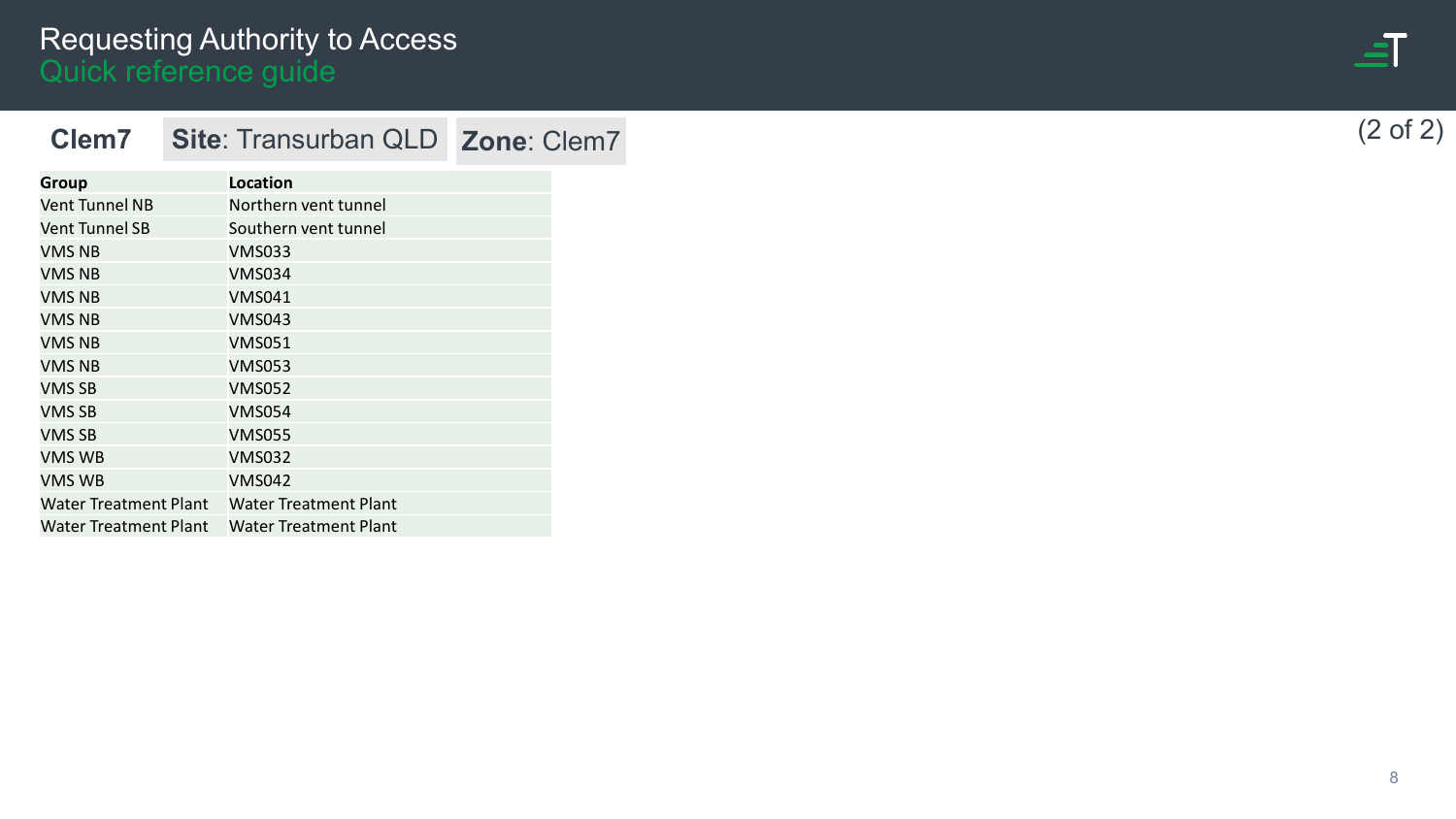

## <span id="page-8-0"></span>**Go Between Bridge**

**Site**: Transurban QLD **Zone**: Go Between Bridge

| <b>Group</b>          | <b>Location</b>                 |
|-----------------------|---------------------------------|
| <b>All Zones</b>      | <b>TQ Operations Network</b>    |
| Cyclepath             | Montague Rd to Coronation Drive |
| <b>Mainline NB</b>    | Montague Rd to Coronation Drive |
| <b>Mainline SB</b>    | Coronation Drive to Montague Rd |
| Pedestrian Path       | Coronation Drive to Montague Rd |
| Substation            | <b>Coronation Dr end</b>        |
| <b>Tech Shelter</b>   | <b>Tech Shelter</b>             |
| <b>Tolling Gantry</b> | Montague Rd end                 |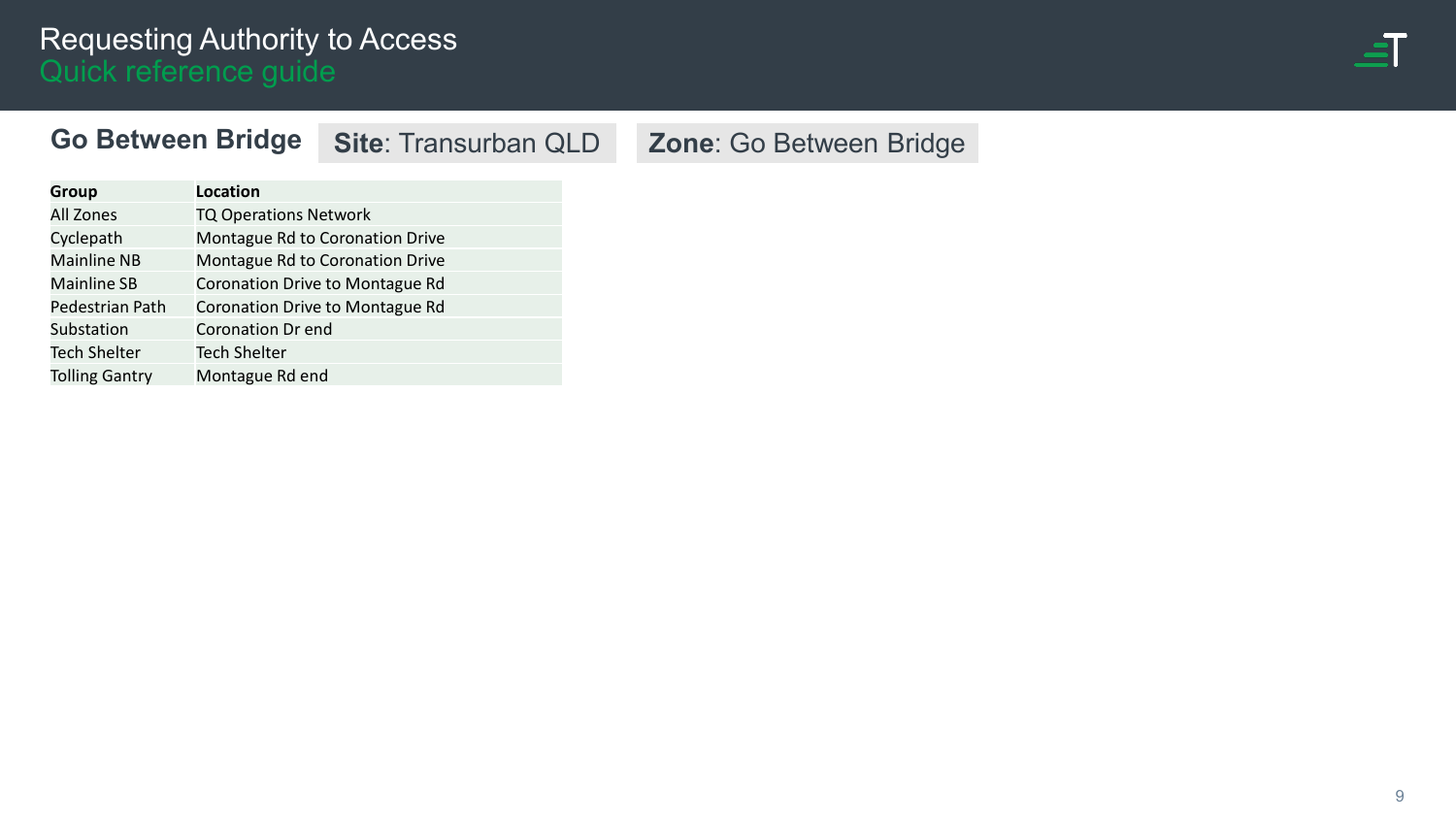<span id="page-9-0"></span>**Legacy Way**



| Legacy way                  | <b>Site: Transurban QLD</b>          |  |  |
|-----------------------------|--------------------------------------|--|--|
|                             |                                      |  |  |
| <b>Group</b>                | Location                             |  |  |
| <b>All Zones</b>            | <b>TQ Operations Network</b>         |  |  |
|                             | Bore Hole Monitoring Sites - Various |  |  |
| <b>Bore Hole Monitoring</b> | Locations                            |  |  |
| <b>Building</b>             | Data Room (substation 7000)          |  |  |
| <b>Building</b>             | <b>Tech Shelter</b>                  |  |  |
| <b>Building</b>             | <b>Traffic Control Room</b>          |  |  |
| <b>LUMS Gantry</b>          | Inner City Bypass Portal ramp        |  |  |
| <b>LUMS Gantry</b>          | Western Fwy Portal Ramp              |  |  |
| <b>Mainline EB</b>          | All EB Carriageway                   |  |  |
| <b>Mainline EB</b>          | <b>XP01 - XP10 EB</b>                |  |  |
| <b>Mainline EB</b>          | XP10 - XP20 EB                       |  |  |
| <b>Mainline EB</b>          | <b>XP20 - XP30 EB</b>                |  |  |
| <b>Mainline EB</b>          | <b>XP30 - XP38 EB</b>                |  |  |
| <b>Mainline WB</b>          | All WB Carriageway                   |  |  |
| <b>Mainline WB</b>          | XP01 - XP10 WB                       |  |  |
| <b>Mainline WB</b>          | XP10 - XP20 WB                       |  |  |
| <b>Mainline WB</b>          | XP20 - XP30 WB                       |  |  |
| <b>Mainline WB</b>          | <b>XP30 - XP38 WB</b>                |  |  |
| Ramp EB                     | Inner City Bypass Portal ramp        |  |  |
| Ramp EB                     | Western Fwy Portal ramp              |  |  |
| Ramp WB                     | Inner City Bypass Portal ramp        |  |  |
| Ramp WB                     | Western Fwy Portal ramp              |  |  |
| <b>Speed Camera EB</b>      | Speed Cameras Carriageway            |  |  |
| Speed Camera WB             | Speed Cameras Carriageway            |  |  |
| Substation                  | Substation 1000                      |  |  |

# **SILD Zone**: Legacy Way

| <b>Group</b>             | <b>Location</b>                                               |
|--------------------------|---------------------------------------------------------------|
| Substation               | Substation 2000                                               |
| <b>Substation EB</b>     | Substation 6000 HV                                            |
| Sump Room                | Eastern Clean Water Sump                                      |
| Sump Room                | Low Point Sump                                                |
| <b>Sump Room</b>         | Western Clean Water Sump                                      |
| <b>Tolling Gantry EB</b> | <b>Tolling Gantry EB</b>                                      |
| <b>Tolling Gantry WB</b> | <b>Tolling Gantry WB</b>                                      |
| <b>Vent Stack</b>        | Eastern VSO EB (substation 2000)                              |
| <b>Vent Stack</b>        | Western VSO EB (substation 1000)                              |
| <b>VMS EB</b>            | <b>VMS1001</b>                                                |
| <b>VMS WB</b>            | <b>VMS2001</b>                                                |
|                          | Water Treatment Plant Water Treatment Plant (substation 1000) |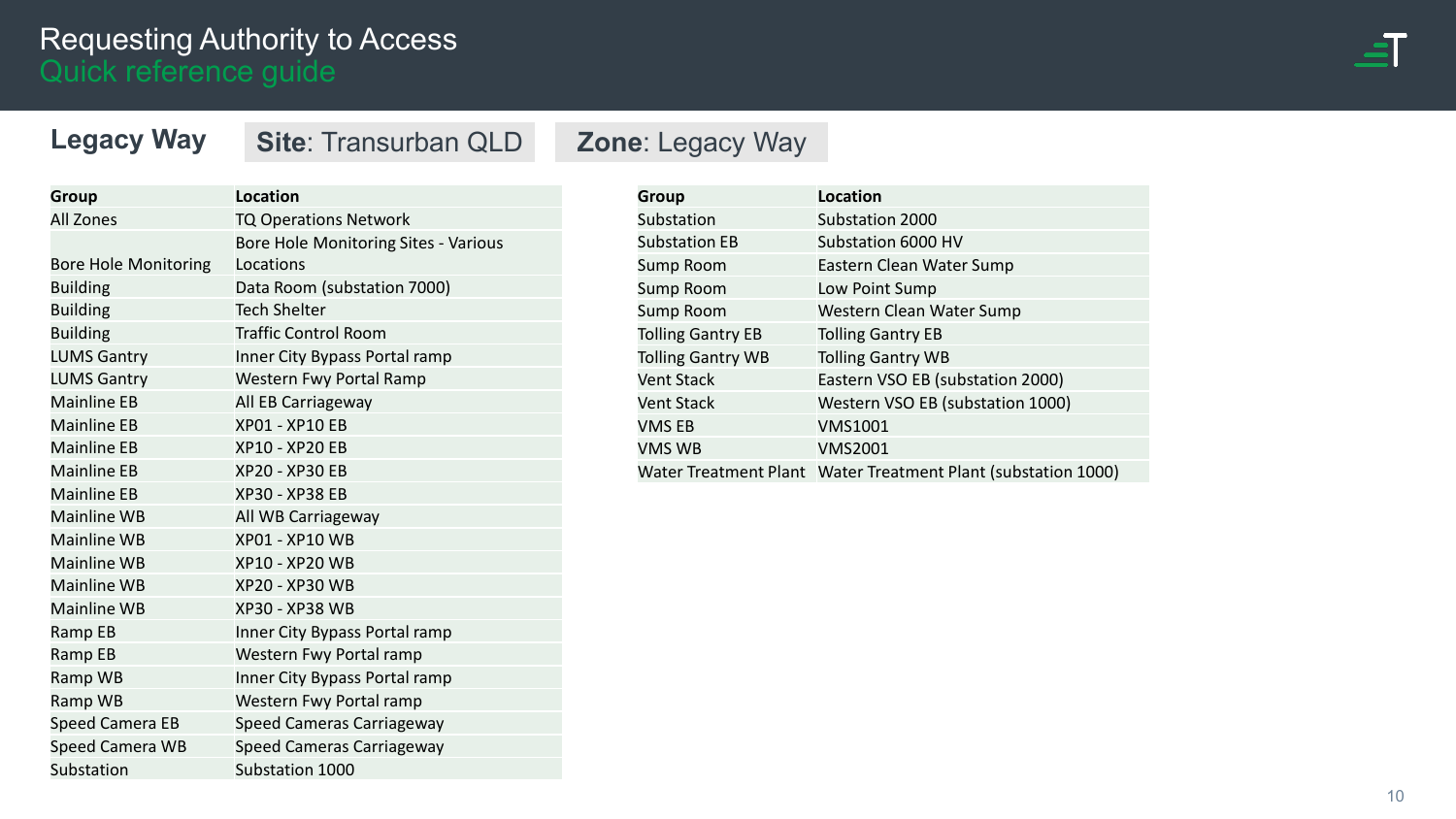## <span id="page-10-0"></span>**Inner City Bypass**

| <b>Group</b>            | <b>Location</b>                                   |
|-------------------------|---------------------------------------------------|
| <b>All Zones</b>        | <b>TQ Operations Network</b>                      |
| <b>Building</b>         | Normanby Switch Room                              |
| <b>LUMS Gantry EB</b>   | Gantry 5 / 5A                                     |
| <b>LUMS Gantry EB</b>   | Gantry 7                                          |
| LUMS Gantry WB Gantry 6 |                                                   |
| <b>Mainline EB</b>      | Abbottsford Rd off ramp to Breakfast Creek Tunnel |
| <b>Mainline EB</b>      | All EB Carriageway                                |
| <b>Mainline EB</b>      | Breakfast Creek Tunnel to Kingford Smith Drive    |
| <b>Mainline EB</b>      | Clem7 on ramp to Abbottsford Rd off ramp          |
| <b>Mainline EB</b>      | Kelvin Grove Road to Landbridge                   |
| <b>Mainline EB</b>      | Landbridge to RNA Tunnel                          |
| <b>Mainline EB</b>      | <b>RNA Tunnel Eastbound</b>                       |
| <b>Mainline EB</b>      | RNA Tunnel to Clem 7 on ramp                      |
| <b>Mainline WB</b>      | Abbottsford Rd on ramp to Clem 7 off ramp         |
| <b>Mainline WB</b>      | All WB Carriageway                                |
| <b>Mainline WB</b>      | Breakfast Creek Tunnel to Abbottsford Rd on Ramp  |
| <b>Mainline WB</b>      | Clem 7 off ramp to RNA Tunnel                     |
| <b>Mainline WB</b>      | Kingsford Smith Drive to Breakfast Creek Tunnel   |
| <b>Mainline WB</b>      | Landbridge to Kelvin Grove Rd                     |
| <b>Mainline WB</b>      | RNA Tunnel to Landbridge                          |
| <b>Mainline WB</b>      | <b>RNA Tunnel Westbound</b>                       |
| Ramp EB                 | Abbottsford Rd off-ramp                           |
| Ramp EB                 | Clem 7 off-amp                                    |
| Ramp EB                 | Clem 7 on-ramp                                    |
| Ramp EB                 | Gilchrist Ave off-ramp                            |
| Ramp EB                 | Lutwyche Rd / APL off-ramp                        |

# **Site**: Transurban QLD **Zone**: Inner City Bypass

| <b>Group</b>  | <b>Location</b>                    |
|---------------|------------------------------------|
| Ramp EB       | Sandgate Rd on-ramp                |
| Ramp EB       | Victoria Park off/on-ramp          |
| Ramp WB       | Abbottsford Rd on-ramp             |
| Ramp WB       | APL / Clem 7 / Lutwyche Rd on-ramp |
| Ramp WB       | Argyle Rd off-ramp                 |
| Ramp WB       | Bowen Bridge Rd / Busway on-ramp   |
| Ramp WB       | Clem 7 off-ramp                    |
| Ramp WB       | Kelvin Grove Rd off-ramp           |
| Ramp WB       | QR Train Washbay off/on-ramp       |
| Substation    | <b>Breakfast Creek Substation</b>  |
| Substation    | <b>ICB East Substation</b>         |
| Substation    | <b>RNA West Substation</b>         |
| <b>VMSEB</b>  | <b>VMS5001</b>                     |
| <b>VMS EB</b> | <b>VMS7001</b>                     |
| <b>VMS EB</b> | <b>VMS9001</b>                     |
| <b>VMS WB</b> | <b>VMS on KSD</b>                  |
| <b>VMS WB</b> | <b>VMS2001</b>                     |
| <b>VMS WB</b> | <b>VMS8001</b>                     |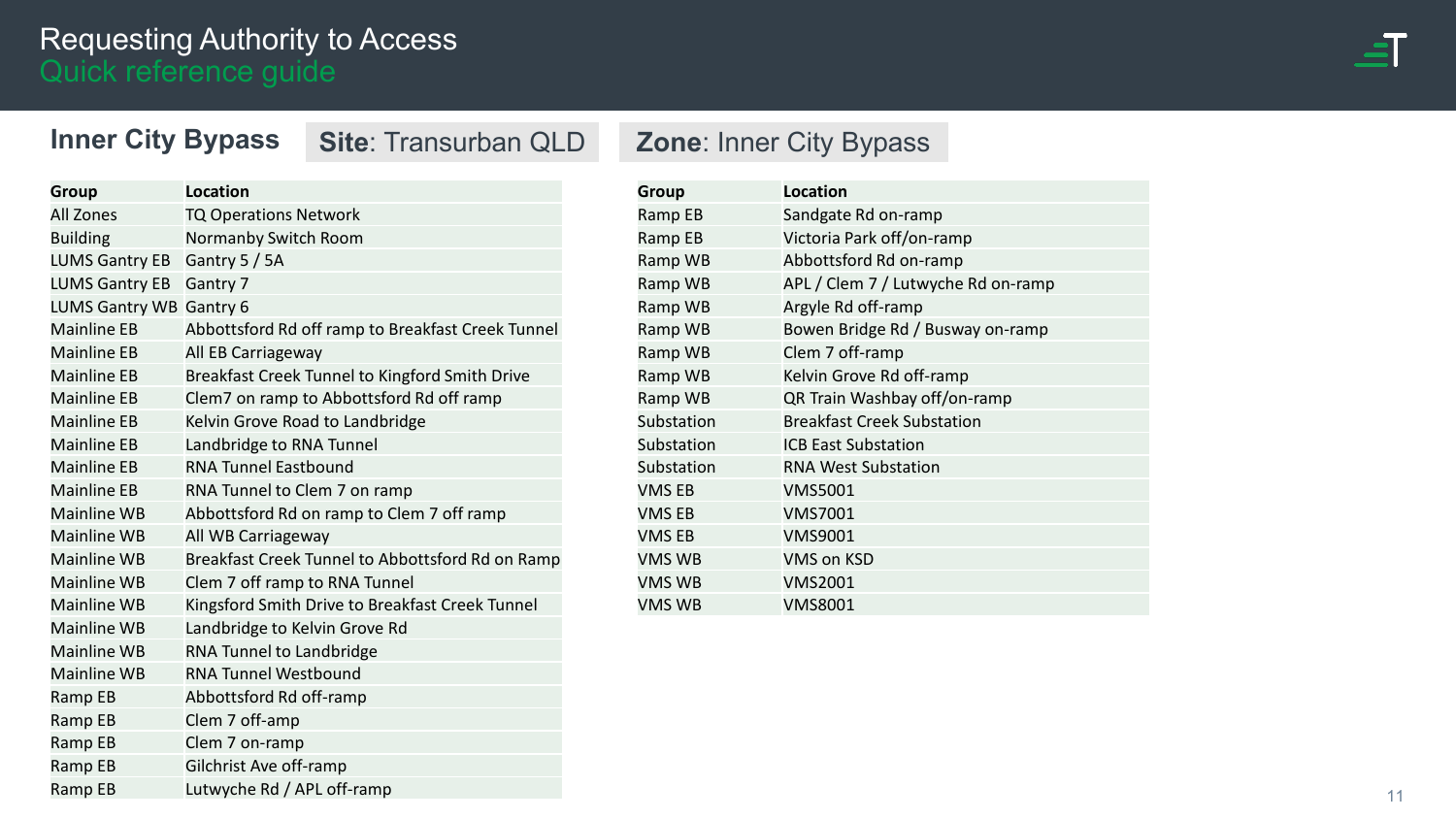

# <span id="page-11-0"></span>Gateway Motorway Site: Transurban QLD Zone: Gateway Motorway (1 of 2)

| <b>Group</b>            | <b>Location</b>                                     | <b>Group</b>                 | Location                                         |
|-------------------------|-----------------------------------------------------|------------------------------|--------------------------------------------------|
| <b>All Zones</b>        | <b>TQ Operations Network</b>                        | LUMS Gantries SB GS06 / GN32 |                                                  |
|                         | Advertising Signs SB OQ-0143N Tradecoast Eagle Farm | <b>LUMS Gantries SB GS10</b> |                                                  |
|                         | Advertising Signs SB OQ-0144S Tradecoast Eagle Farm | <b>LUMS Gantries SB GS14</b> |                                                  |
| <b>Bridge NB</b>        | Sir Leo Hielscher Bridge                            |                              | LUMS Gantries SB GS15 - Sir Leo Heilscher Bridge |
| <b>Bridge SB</b>        | Sir Leo Hielscher Bridge                            |                              | LUMS Gantries SB GS16 - Sir Leo Heilscher Bridge |
| <b>Buildings SB</b>     | <b>Customer Service Centre - Murarrie</b>           |                              | LUMS Gantries SB GS17 - Sir Leo Heilscher Bridge |
| <b>HVIS Bay SB</b>      | Heavy Vehicle Inforcement Bay                       |                              | LUMS Gantries SB GS18 - Sir Leo Heilscher Bridge |
| <b>LUMS Gantries NB</b> | GN02 / GS39                                         | LUMS Gantries SB GS19 / GN20 |                                                  |
| <b>LUMS Gantries NB</b> | GN03 / GS38                                         | LUMS Gantries SB GS20 / GN21 |                                                  |
| <b>LUMS Gantries NB</b> | GN04 / GS37                                         | <b>LUMS Gantries SB GS21</b> |                                                  |
| <b>LUMS Gantries NB</b> | GN05 / GS36                                         | LUMS Gantries SB GS24 / GN16 |                                                  |
| <b>LUMS Gantries NB</b> | GN06 / GS35                                         | LUMS Gantries SB GS25 / GN15 |                                                  |
| <b>LUMS Gantries NB</b> | <b>GN08</b>                                         | LUMS Gantries SB GS26 / GN14 |                                                  |
| <b>LUMS Gantries NB</b> | GN14 / GS29                                         | LUMS Gantries SB GS27 / GN13 |                                                  |
| <b>LUMS Gantries NB</b> | GN17 / GS 22                                        | LUMS Gantries SB GS30 / GN12 |                                                  |
| <b>LUMS Gantries NB</b> | <b>GN19</b>                                         | LUMS Gantries SB GS31 / GN11 |                                                  |
| <b>LUMS Gantries NB</b> | GN23 - Sir Leo Heilscher Bridge                     | LUMS Gantries SB GS32 / GN10 |                                                  |
| <b>LUMS Gantries NB</b> | GN24 - Sir Leo Heilscher Bridge                     | LUMS Gantries SB GS33 / GN09 |                                                  |
| <b>LUMS Gantries NB</b> | GN25 - Sir Leo Heilscher Bridge                     | <b>LUMS Gantries SB GS34</b> |                                                  |
| <b>LUMS Gantries NB</b> | GN26 - Sir Leo Heilscher Bridge                     | Mainline NB                  | All NB Carriageway                               |
| <b>LUMS Gantries NB</b> | GN27 / GS12                                         | Mainline NB                  | Kingsford Smith Dr to Moreton Dr                 |
| <b>LUMS Gantries NB</b> | GN28 / GS11                                         | <b>Mainline NB</b>           | Lytton Rd to Kingsford Smith Dr                  |
| <b>LUMS Gantries NB</b> | <b>GN29</b>                                         | <b>Mainline NB</b>           | Miles Platting Rd to Prebble St                  |
| <b>LUMS Gantries NB</b> | GN30 / GS08                                         | <b>Mainline NB</b>           | Moreton Dr to TQ Boundary                        |
| <b>LUMS Gantries NB</b> | <b>GN33</b>                                         |                              | Mt Gravatt-Capalaba Rd to Old Cleveland          |
| <b>LUMS Gantries SB</b> | GS05                                                | <b>Mainline NB</b>           | <b>Rd</b>                                        |

| <b>Group</b>       | Location                             |
|--------------------|--------------------------------------|
| <b>Mainline NB</b> | Old Cleveland Rd to Wynnum Rd        |
| <b>Mainline NB</b> | Pacific Mwy to Miles Platting Rd     |
| <b>Mainline NB</b> | Prebble St to Mt Gravatt-Capalaba Rd |
| <b>Mainline NB</b> | Wynnum Rd to Lytton Rd               |
| <b>Mainline SB</b> | All SB Carriageway                   |
| <b>Mainline SB</b> | Kingsford Smith Dr to Lytton Rd      |
| <b>Mainline SB</b> | Lytton Rd to Wynnum Rd               |
| <b>Mainline SB</b> | Miles Platting Rd to Pacific Mwy     |
| <b>Mainline SB</b> | Moreton Dr to Kingsford Smith Dr     |
| <b>Mainline SB</b> | Mt Gravatt-Capalaba Rd to Prebble St |
|                    | Old Cleveland Rd to Mt Gravatt-      |
| <b>Mainline SB</b> | Capalaba Rd                          |
| <b>Mainline SB</b> | Prebble St to Miles Platting Rd      |
| <b>Mainline SB</b> | TQ Boundary to Moreton Dr            |
| <b>Mainline SB</b> | Wynnum Rd to Old Cleveland Rd        |
| Ramp NB            | Kingsford Smith Dr off-ramp          |
| Ramp NB            | Lytton Rd on-ramp                    |
| Ramp NB            | Miles Platting Rd off-ramp           |
| Ramp NB            | Miles Platting Rd on-ramp            |
| Ramp NB            | Moreton Dr off-ramp                  |
| Ramp NB            | Moreton Dr on-ramp                   |
| Ramp NB            | Mt Gravatt-Capalaba Rd off-ramp      |
| Ramp NB            | Mt Gravatt-Capalaba Rd on-ramp       |
| Ramp NB            | Old Cleveland Rd off-ramp            |
| Ramp NB            | Old Cleveland Rd on-ramp             |
| Ramp NB            | Pacific Mwy on-ramp                  |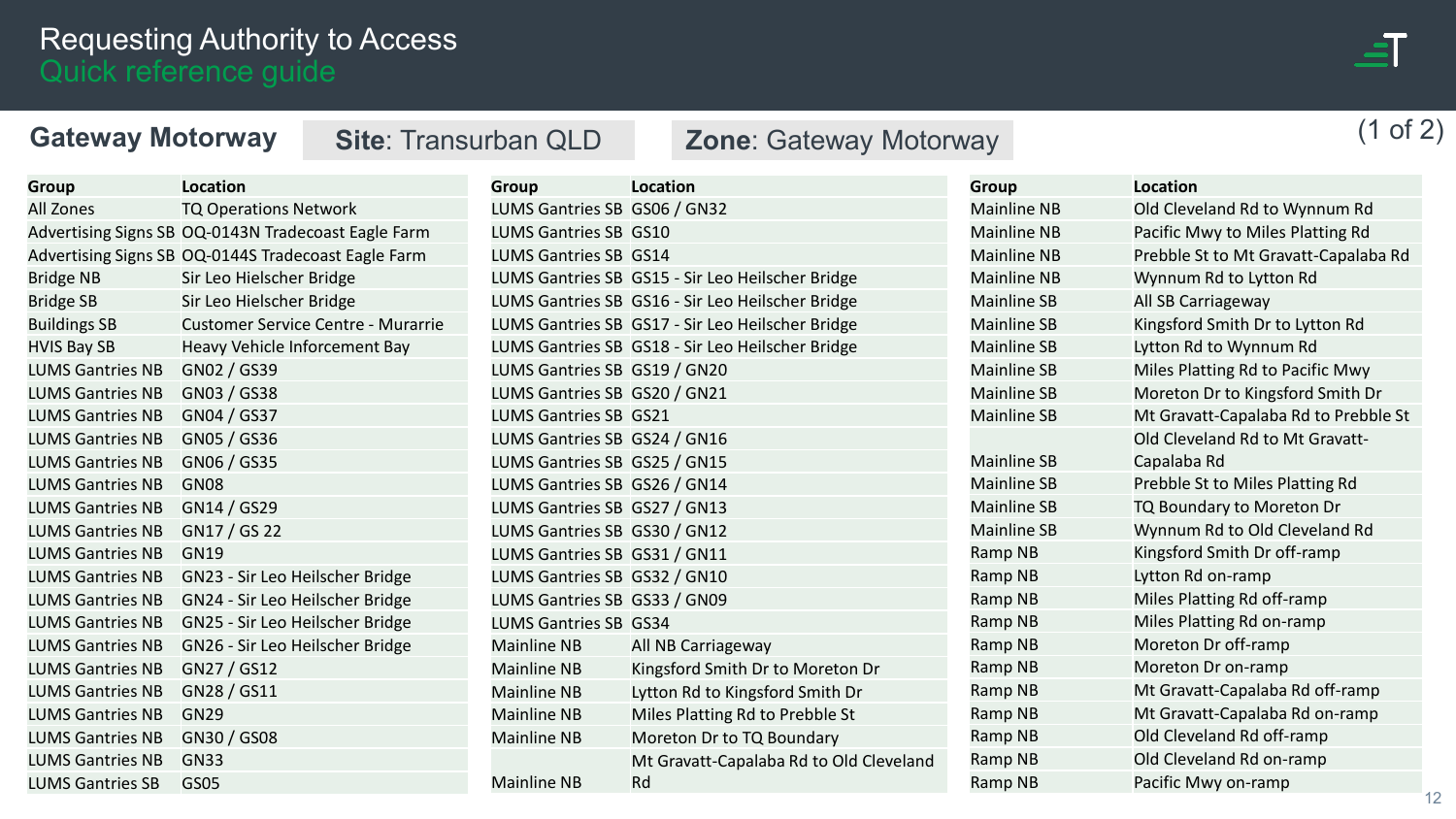

| <b>Gateway Motorway</b> |                                  | <b>Site: Transurban QLD</b> |                          | <b>Zone: Gateway Motorway</b>     |                            |                                | $(2 \text{ of } 2)$ |
|-------------------------|----------------------------------|-----------------------------|--------------------------|-----------------------------------|----------------------------|--------------------------------|---------------------|
| <b>Group</b>            | <b>Location</b>                  |                             | <b>Group</b>             | <b>Location</b>                   | <b>Group</b>               | <b>Location</b>                |                     |
| Ramp NB                 | Port of Brisbane Mwy off-ramp    |                             | Roadside NB              | Miles Platting Rd to Prebble St   | <b>Site Compound SB</b>    | Site Compound Old Cleveland Rd |                     |
| Ramp NB                 | Port of Brisbane Mwy on-ramp     |                             | Roadside NB              | Moreton Dr to TQ Boundary         | <b>Tech Shelter NB</b>     | Curtin Ave E - Generator       |                     |
| Ramp NB                 | Southern Cross Way off-ramp      |                             |                          | Mt Gravatt-Capalaba Rd to Old     |                            | <b>Murarrie Tech Shelter -</b> |                     |
| Ramp NB                 | Southern Cross Way on-ramp       |                             | Roadside NB              | <b>Cleveland Rd</b>               | <b>Tech Shelter NB</b>     | <b>Administration Drive</b>    |                     |
| Ramp NB                 | Wynnum Rd off-ramp               |                             | Roadside NB              | Old Cleveland Rd to Wynnum Rd     | <b>Tolling Gantries NB</b> | <b>NB Tolling Gantry</b>       |                     |
| Ramp NB                 | Wynnum Rd on-ramp                |                             | Roadside NB              | Pacific Mwy to Miles Platting Rd  | <b>Tolling Gantries SB</b> | <b>SB Tolling Gantry</b>       |                     |
| Ramp SB                 | Kingsford Smith Drive on-ramp    |                             |                          | Prebble St to Mt Gravatt-Capalaba | <b>Travel Time Sign NB</b> | EVMS-GWM-005 NB                |                     |
| Ramp SB                 | Lytton Rd off-ramp               |                             | Roadside NB              | Rd                                | <b>Travel Time Sign NB</b> | EVMS-GWS-030 NB                |                     |
| Ramp SB                 | Miles Platting Rd off-ramp       |                             | Roadside NB              | Wynnum Rd to Lytton Rd            | <b>Travel Time Sign SB</b> | EVMS-GWN-003 SB                |                     |
| Ramp SB                 | Miles Platting Rd on-ramp        |                             | Roadside SB              | All SB Carriageway                | <b>VMS NB</b>              | <b>VMS-GWN-020 N/B</b>         |                     |
| Ramp SB                 | Moreton Dr off-ramp              |                             | Roadside SB              | Kingsford Smith Dr to Lytton Rd   | <b>VMS NB</b>              | VMS-GWN-025 N/B                |                     |
| Ramp SB                 | Moreton Dr on-ramp               |                             | Roadside SB              | Lytton Rd to Wynnum Rd            | <b>VMS NB</b>              | <b>VMS-GWS-005 N/B</b>         |                     |
| Ramp SB                 | Mt Gravatt-Capalaba Rd off-ramp  |                             | Roadside SB              | Miles Platting Rd to Pacific Mwy  | <b>VMS NB</b>              | VMS-GWS-015 N/B                |                     |
| Ramp SB                 | Mt Gravatt-Capalaba Rd on-ramp   |                             | Roadside SB              | Moreton Dr to Kingsford Smith Dr  | <b>VMS NB</b>              | <b>VMS-GWS-020 N/B</b>         |                     |
| Ramp SB                 | Old Cleveland Rd off-ramp        |                             |                          | Mt Gravatt-Capalaba Rd to Prebble | <b>VMS NB</b>              | VMS-GWS-040 N/B                |                     |
| Ramp SB                 | Old Cleveland Rd on-ramp         |                             | Roadside SB              | St                                | <b>VMS SB</b>              | VMS-GWM-010 S/B                |                     |
| Ramp SB                 | Pacific Mwy off-ramp             |                             |                          | Old Cleveland Rd to Mt Gravatt-   | <b>VMS SB</b>              | <b>VMS-GWN-001 S/B</b>         |                     |
| Ramp SB                 | Port of Brisbane Mwy off-ramp    |                             | Roadside SB              | Capalaba Rd                       | <b>VMS SB</b>              | <b>VMS-GWN-002 S/B</b>         |                     |
| Ramp SB                 | Port of Brisbane Mwy on-ramp     |                             | Roadside SB              | Prebble St to Miles Platting Rd   | <b>VMS SB</b>              | <b>VMS-GWS-010 S/B</b>         |                     |
| Ramp SB                 | Southern Cross Way off-ramp      |                             | Roadside SB              | TQ Boundary to Moreton Dr         | <b>VMS SB</b>              | <b>VMS-GWS-025 S/B</b>         |                     |
| Ramp SB                 | Southern Cross Way on-ramp       |                             | Roadside SB              | Wynnum Rd to Old Cleveland Rd     |                            |                                |                     |
| Ramp SB                 | Wynnum Rd off-ramp               |                             | <b>Sediment Basin NB</b> | <b>Gateway Motorway NB</b>        |                            |                                |                     |
| Ramp SB                 | Wynnum Rd on-ramp                |                             | <b>Sediment Basin SB</b> | <b>Gateway Motorway SB</b>        |                            |                                |                     |
| Roadside NB             | All NB Carriageway               |                             | Site Compound NB         | Site Compound Gate 4 Compound     |                            |                                |                     |
| Roadside NB             | Kingsford Smith Dr to Moreton Dr |                             |                          | Site Compound Mt Gravatt-         |                            |                                |                     |
| <b>Roadside NB</b>      | Lytton Rd to Kingsford Smith Dr  |                             | Site Compound NB         | Capalaba Rd                       |                            |                                |                     |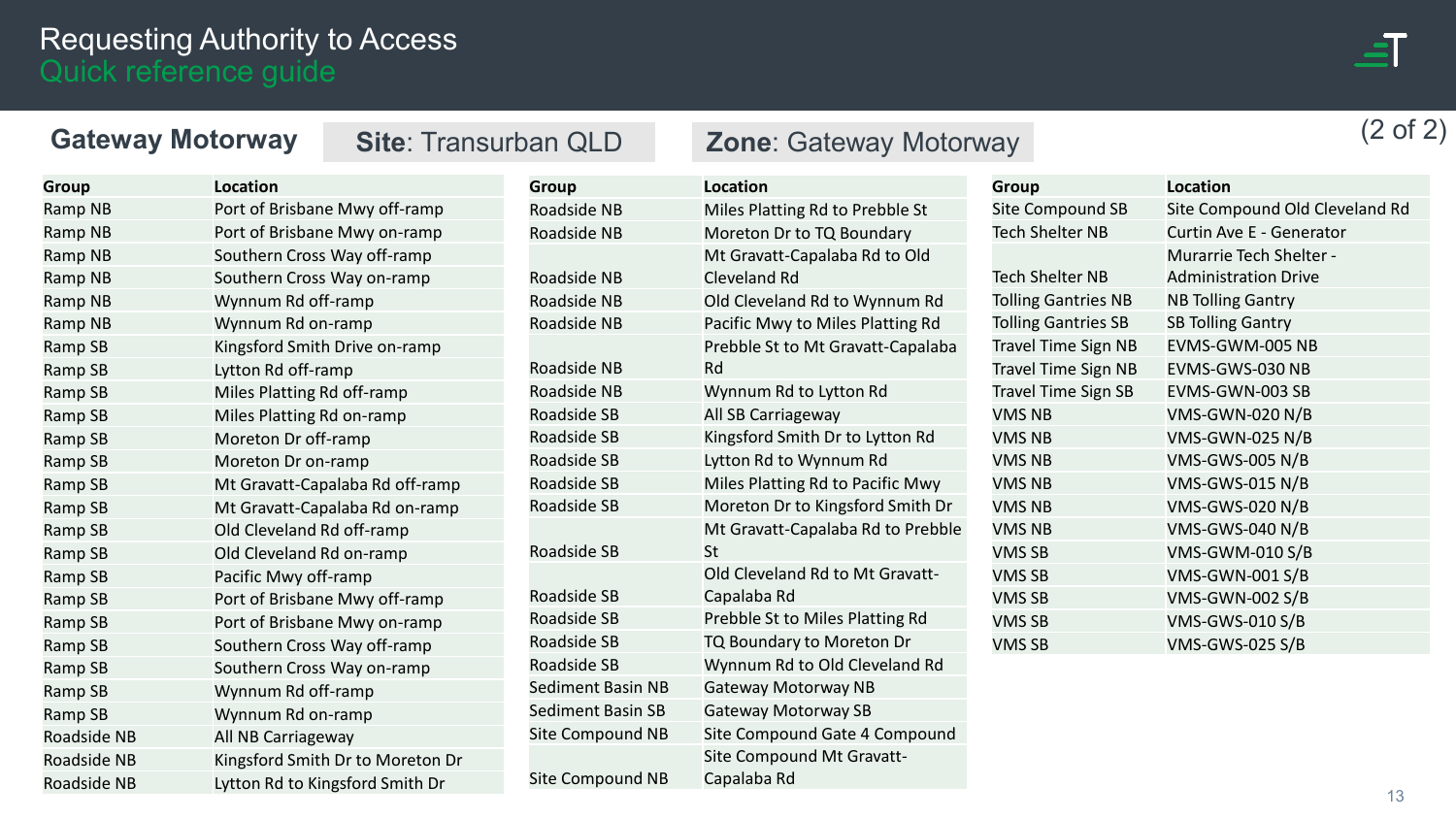

#### <span id="page-13-0"></span>**Gateway Motorway Extension**

| <b>Group</b>                           | <b>Location</b>                                       |
|----------------------------------------|-------------------------------------------------------|
| <b>All Zones</b>                       | <b>TQ Operations Network</b>                          |
| Advertising Signs NB OQ-0075N Stretton |                                                       |
| Advertising Signs NB OQ-0076S Stretton |                                                       |
|                                        | Advertising Signs SB OQ-0044S Wally Tate Park, Kuraby |
|                                        | Advertising Signs SB 0Q-0045N Wally Tate Park, Kuraby |
| <b>Mainline NB</b>                     | All NB Carriageway                                    |
| <b>Mainline NB</b>                     | Compton Rd to Logan Rd NB                             |
| <b>Mainline NB</b>                     | Illaweena St to Compton Rd NB                         |
| <b>Mainline NB</b>                     | Logan Rd to Pacific Mwy                               |
| <b>Mainline SB</b>                     | All SB Carriageway                                    |
| <b>Mainline SB</b>                     | Compton Rd to Illaweena St                            |
| <b>Mainline SB</b>                     | Logan Rd to Compton Rd                                |
| <b>Mainline SB</b>                     | Pacific Mwy to Logan Rd                               |
| Ramp NB                                | Beaudesert Rd SB ramp to Gateway Extension NB         |
| Ramp NB                                | Compton Rd off-ramp                                   |
| Ramp NB                                | Gateway Extension NB off-ramp to Illaweena St         |
| Ramp NB                                | Logan Rd off-ramp                                     |
| Ramp NB                                | Persse Rd on-ramp                                     |
| Ramp SB                                | Compton Rd off-ramp                                   |
| Ramp SB                                | Comptron Rd on-ramp                                   |
| Ramp SB                                | Gateway Extension SB off-ramp EB                      |
| Ramp SB                                | Gateway Extension SB off-ramp WB                      |
| Ramp SB                                | Logan Rd off-ramp                                     |
| Ramp SB                                | Logan Rd on-ramp                                      |
| Roadside NB                            | All NB Carriageway                                    |
| Roadside NB                            | Compton Rd to Logan Rd                                |

#### **Site**: Transurban QLD **Zone**: Gateway Ext Motorway

| <b>Group</b>               | <b>Location</b>               |
|----------------------------|-------------------------------|
| Roadside NB                | Illaweena St to Compton Rd    |
| Roadside NB                | Logan Rd to Pacific Mwy       |
| Roadside SB                | All SB Carriageway            |
| Roadside SB                | Compton Rd to Illaweena St    |
| Roadside SB                | Logan Rd to Compton Rd        |
| Roadside SB                | Pacific Mwy to Logan Rd       |
| <b>Sediment Basin NB</b>   | <b>Gateway Extension</b>      |
| Sediment Basin SB          | <b>Gateway Extension</b>      |
| Site Compound NB           | Site Compound Kuraby          |
| Site Compound SB           | <b>Site Compound Stretton</b> |
| <b>Tech Shelter SB</b>     | Kuraby Tech Shelter           |
| Telco Tower NB             | 4216 Kuraby North Kuraby      |
| Telco Tower NB             | 4245 Stretton West            |
| Telco Tower SB             | 4771 Stretton South           |
| <b>Telco Tower SB</b>      | 4923 Runcorn North            |
| <b>Tolling Gantries NB</b> | Compton Rd Ramp               |
| <b>Tolling Gantries NB</b> | <b>Kuraby Mainline NB</b>     |
| <b>Tolling Gantries SB</b> | Compton Rd Ramp               |
| <b>Tolling Gantries SB</b> | <b>Kuraby Mainline</b>        |
| <b>VMS NB</b>              | EN03760VMS01                  |
| <b>VMS NB</b>              | EN08615VMS01                  |
| <b>VMS SB</b>              | ES03360VMS01                  |
| <b>VMS SB</b>              | ES08380VMS01                  |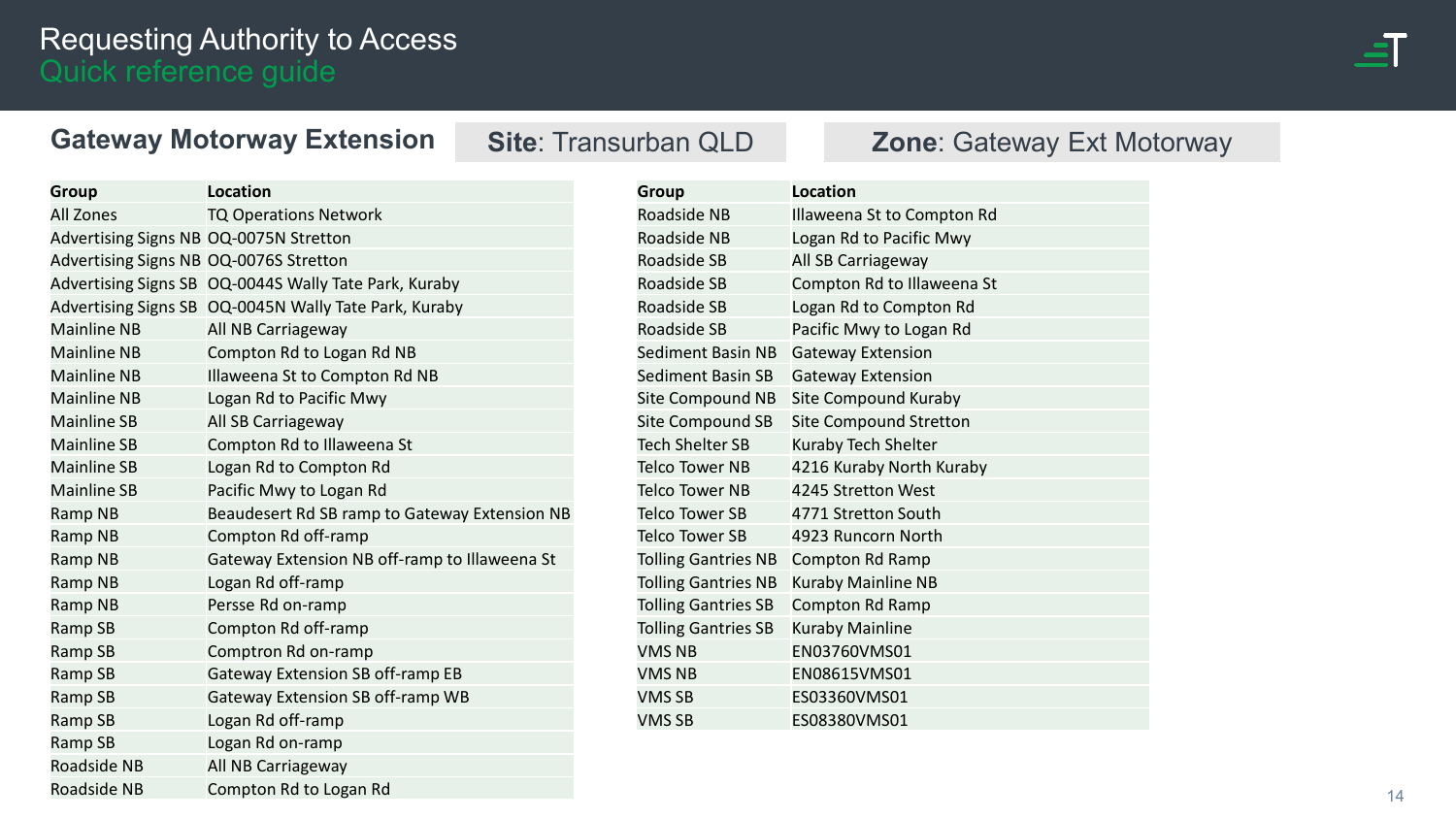

<span id="page-14-0"></span>

| <b>Logan Motorway</b>       |                              |                              | <b>Site: Transurban QLD</b> | <b>Zone: Logan Motorway</b>       |              |                              | of $2)$ |
|-----------------------------|------------------------------|------------------------------|-----------------------------|-----------------------------------|--------------|------------------------------|---------|
| <b>Group</b>                | <b>Location</b>              |                              | <b>Group</b>                | Location                          | <b>Group</b> | <b>Location</b>              |         |
| All Zones                   | <b>TQ Operations Network</b> |                              | <b>Mainline WB</b>          | Centenary Hwy to Formation St     | Ramp EB      | Jutland St off-ramp          |         |
| <b>Advertising Signs EB</b> | OQ-0029E Heathwood           |                              | <b>Mainline WB</b>          | Drews Rd to Loganlea Rd           | Ramp EB      | Jutland St on-ramp           |         |
| <b>Advertising Signs EB</b> | OQ-0030S Heathwood           |                              | <b>Mainline WB</b>          | Formation St to TQ Boundary       | Ramp EB      | Logan Mway Service rd ramp   |         |
| <b>Advertising Signs EB</b> | OQ-0031E Woogaroo St         |                              | <b>Mainline WB</b>          | Kingston Rd to Third Ave          | Ramp EB      | Mt Lindesay Hwy SB on-ramp   |         |
| <b>Advertising Signs EB</b> | OQ-0077E Tanah Merah         |                              | <b>Mainline WB</b>          | Loganlea Rd to Kingston Rd        | Ramp EB      | Mt Linedesay Hwy EB on-ramp  |         |
| <b>Advertising Signs EB</b> | OQ-0078W Tanah Merah         |                              | <b>Mainline WB</b>          | Paradise Rd to Stapylton Rd       | Ramp EB      | Mt Linedesay Hwy SB off-ramp |         |
| <b>Advertising Signs WB</b> | OQ-0052W Marsden             |                              | <b>Mainline WB</b>          | Stapylton Rd to Woogaroo St       | Ramp EB      | Paradise Rd off-ramp         |         |
| <b>Advertising Signs WB</b> | OQ-0053E Marsden             |                              | <b>Mainline WB</b>          | Third Ave to Wembley Rd           | Ramp EB      | Paradise Rd on-ramp          |         |
| <b>Advertising Signs WB</b> | OQ-0101W Larapinta           |                              | <b>Mainline WB</b>          | TQ Boundary to Drews Rd           | Ramp EB      | Stapylton Rd off-ramp        |         |
| <b>Advertising Signs WB</b> | OQ-0102E Larapinta           |                              | <b>Mainline WB</b>          | Wembley Rd to Beaudesert Rd       | Ramp EB      | Stapylton Rd on-ramp         |         |
| <b>Mainline EB</b>          | All EB Carriageway           |                              | <b>Mainline WB</b>          | Woogaroo St to Centenary Hwy      | Ramp EB      | University Dr off-ramp       |         |
| <b>Mainline EB</b>          |                              | Beaudesert Rd to Wembley Rd  | ODOM off-ramp WB            | Woogaroo St                       | Ramp EB      | University Dr on-ramp        |         |
| <b>Mainline EB</b>          |                              | Boundary Rd to Centenary Hwy | ODOM on-ramp WB             | Woogaroo St                       | Ramp EB      | Wembley Rd off-ramp          |         |
| <b>Mainline EB</b>          |                              | Centenary Hwy to Woogaroo St | Ramp EB                     | Beaudesert Rd EB on-ramp          | Ramp EB      | Wembley Rd on-ramp           |         |
| <b>Mainline EB</b>          | Drews Rd to TQ Boundary      |                              | Ramp EB                     | Beaudesert Rd NB off-ramp         | Ramp WB      | Beaudesert Rd off-ramp       |         |
| <b>Mainline EB</b>          |                              | Formation St to Boundary Rd  |                             | Beaudesert Rd SB ramp to          | Ramp WB      | Beaudesert Rd on-ramp        |         |
| <b>Mainline EB</b>          |                              | Kingston Rd to Loganlea Rd   | Ramp EB                     | <b>Gateway Extension NB</b>       | Ramp WB      | Boundary Rd off-ramp         |         |
| <b>Mainline EB</b>          | Loganlea Rd to Drews Rd      |                              | Ramp EB                     | Boundary Rd on-ramp               | Ramp WB      | Centenary Hwy off-ramp       |         |
| <b>Mainline EB</b>          |                              | Paradise Rd to Beaudesert Rd | Ramp EB                     | Centenary Hwy NB on-ramp          | Ramp WB      | Centenary Hwy on-rmap        |         |
| <b>Mainline EB</b>          |                              | Stapylton Rd to Paradise Rd  | Ramp EB                     | Centenary Hwy SB off-ramp         | Ramp WB      | Drews Rd off-ramp            |         |
| <b>Mainline EB</b>          | Third Ave to Kingston Rd     |                              | Ramp EB                     | Centenary Hwy SB on-ramp          | Ramp WB      | Drews Rd on-ramp             |         |
| <b>Mainline EB</b>          |                              | TQ Boundary to Formation St  | Ramp EB                     | Drews Rd / Service Rd off-ramp    | Ramp WB      | Formation St on-ramp         |         |
| <b>Mainline EB</b>          | Wembley Rd to Third Ave      |                              | Ramp EB                     | Drews Rd / Service Rd on-ramp     | Ramp WB      | Gateway Extension off-ramp   |         |
| <b>Mainline EB</b>          |                              | Woogaroo St to Stapylton Rd  | Ramp EB                     | Formation St off-ramp             | Ramp WB      | Gateway Extension on-ramp    |         |
| <b>Mainline WB</b>          | All WB Carriageway           |                              | Ramp EB                     | <b>Gateway Extension off-ramp</b> | Ramp WB      | Loganlea Rd off-ramp         |         |
| <b>Mainline WB</b>          |                              | Beaudesert Rd to Paradise Rd | Ramp EB                     | <b>Gateway Extension on-ramp</b>  | Ramp WB      | Loganlea Rd on-ramp          |         |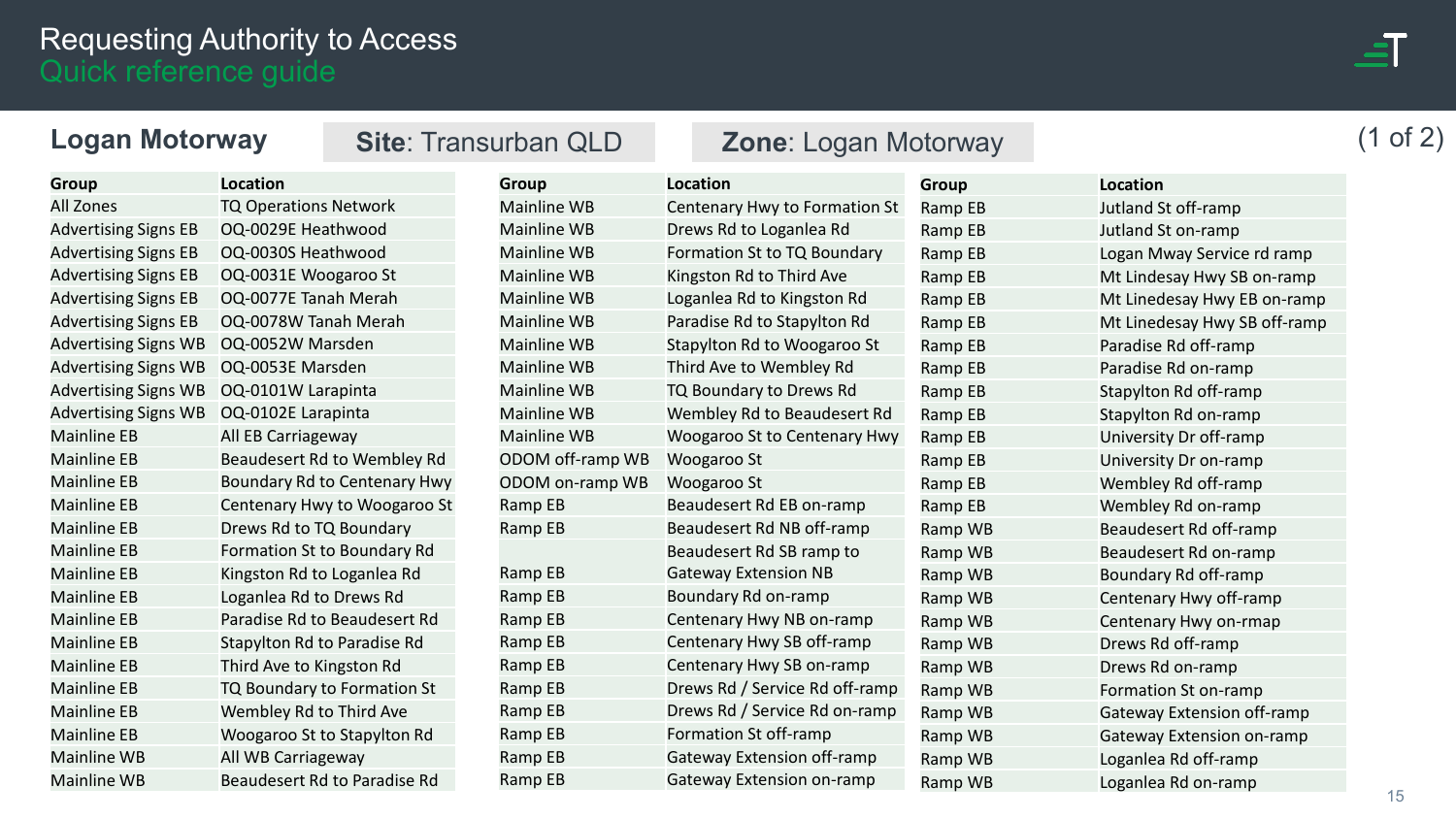#### **Logan Motorway** (2 of 2) **Site**: Transurban QLD **Zone**: Logan Motorway

| Group              | <b>Location</b>                     |
|--------------------|-------------------------------------|
| Ramp WB            | Mt Lindesay Hwy off-ramp            |
| Ramp WB            | Mt Lindesay Hwy on-ramp             |
| Ramp WB            | Paradise Rd off-ramp                |
| Ramp WB            | Paradise Rd on-ramp                 |
| Ramp WB            | Stapylton Rd off-ramp               |
| Ramp WB            | Stapylton Rd on-ramp                |
| Ramp WB            | Station Rd off-ramp                 |
| Ramp WB            | <b>Station Rd on-ramp</b>           |
| Ramp WB            | Wembley Rd off-ramp                 |
| Ramp WB            | Wembley Rd on-ramp                  |
| <b>Roadside EB</b> | Beaudesert Rd to Wembley Rd         |
| Roadside EB        | Boundary Rd to Centenary Hwy        |
| Roadside EB        | Centenary Hwy to Woogaroo St        |
| <b>Roadside EB</b> | Drews Rd to TQ Boundary             |
| Roadside EB        | Formation St to Boundary Rd         |
| <b>Roadside EB</b> | Kingston Rd to Loganlea Rd          |
| Roadside EB        | Loganlea Rd to Drews Rd             |
| <b>Roadside EB</b> | Paradise Rd to Beaudesert Rd        |
| <b>Roadside EB</b> | Stapylton Rd to Paradise Rd         |
| Roadside EB        | Third Ave to Kingston Rd            |
| <b>Roadside EB</b> | Wembley Rd to Third Ave             |
| Roadside EB        | Woogaroo St to Stapylton Rd         |
| Roadside WB        | All WB Carriageway                  |
| <b>Roadside WB</b> | <b>Beaudesert Rd to Paradise Rd</b> |
| Roadside WB        | Centenary Hwy to Formation St       |
| Roadside WB        | Drews Rd to Loganlea Rd             |

| Group                     | Location                                               |
|---------------------------|--------------------------------------------------------|
| Roadside WB               | Formation St to TQ Boundary                            |
| Roadside WB               | Kingston Rd to Third Ave                               |
| Roadside WB               | Loganlea Rd to Kingston Rd                             |
| Roadside WB               | Paradise Rd to Stapylton Rd                            |
| <b>Roadside WB</b>        | Stapylton Rd to Woogaroo St                            |
| Roadside WB               | Third Ave to Wembley Rd                                |
| Roadside WB               | TQ Boundary to Drews Rd                                |
| Roadside WB               | Wembley Rd to Beaudesert Rd                            |
| Roadside WB               | <b>Woogaroo St to Centenary Hwy</b>                    |
| <b>Sediment Basins EB</b> | Logan Motorway                                         |
| Sediment Basins WB        | Logan Motorway                                         |
| Site Compound EB          | <b>Berrinba</b>                                        |
| <b>Site Compound EB</b>   | Heathwood                                              |
| Site Compound WB          | Heathwood                                              |
| <b>Site Compound WB</b>   | Loganlea Rd                                            |
| <b>Tech Shelter EB</b>    | Larapinta (Paradise Rd On Ramp)<br><b>Tech Shelter</b> |
| <b>Tech Shelter EB</b>    | Loganlea Tech Shelter                                  |
| <b>Tech Shelter WB</b>    | <b>Heathwood Tech Shelter</b>                          |
|                           | Larapinta (Paradise Rd off ramp)                       |
| <b>Tech Shelter WB</b>    | <b>Tech Shelter</b>                                    |
| <b>Telco Tower EB</b>     | 4240 Carole Park                                       |
| <b>Telco Tower EB</b>     | 4488 Parkinson                                         |
| Telco Tower EB            | 4598 Meadowbrook                                       |
| Telco Tower EB            | 4925 Tanah Merah Central                               |
| <b>Telco Tower WB</b>     | 4211 Ellen Grove                                       |

| Group                                    | <b>Location</b>                    |
|------------------------------------------|------------------------------------|
| Telco Tower WB                           | 4585 Larapinta                     |
| Telco Tower WB                           | 4772 Berrinba                      |
| Telco Tower WB                           | 4796 Heathwood                     |
| <b>Tolling Gantries EB</b>               | Loganlea Mainline                  |
| <b>Tolling Gantries EB</b>               | Loganlea off-ramp                  |
| <b>Tolling Gantries EB</b>               | Paradise Rd on-ramp                |
| <b>Tolling Gantries EB</b>               | Stapylton Rd on-ramp               |
| <b>Tolling Gantries WB</b>               | <b>Heathwood Mainline</b>          |
| <b>Tolling Gantries WB</b>               | Loganlea on-ramp                   |
| <b>Tolling Gantries WB</b>               | Paradise Rd off-ramp               |
| <b>Tolling Gantries WB</b>               | Stapylton Rd off-ramp              |
| <b>Tolling Point EB</b>                  | <b>BP Larapinta Service Centre</b> |
| <b>VMSEB</b>                             | LE11450VMS01                       |
| VMS EB                                   | LE16450VMS01                       |
| VMS WB                                   | LW11730VMS02                       |
| VMS WB                                   | LW18900VMS01                       |
| VMS WB                                   | LW23610VMS01                       |
| X Tolling Gantries EB Heathwood Mainline |                                    |
| X Tolling Gantries EB Loganlea Mainline  |                                    |
| X Tolling Gantries WB Heathwood Mainline |                                    |
| X Tolling Gantries WB Loganlea Mainline  |                                    |
|                                          |                                    |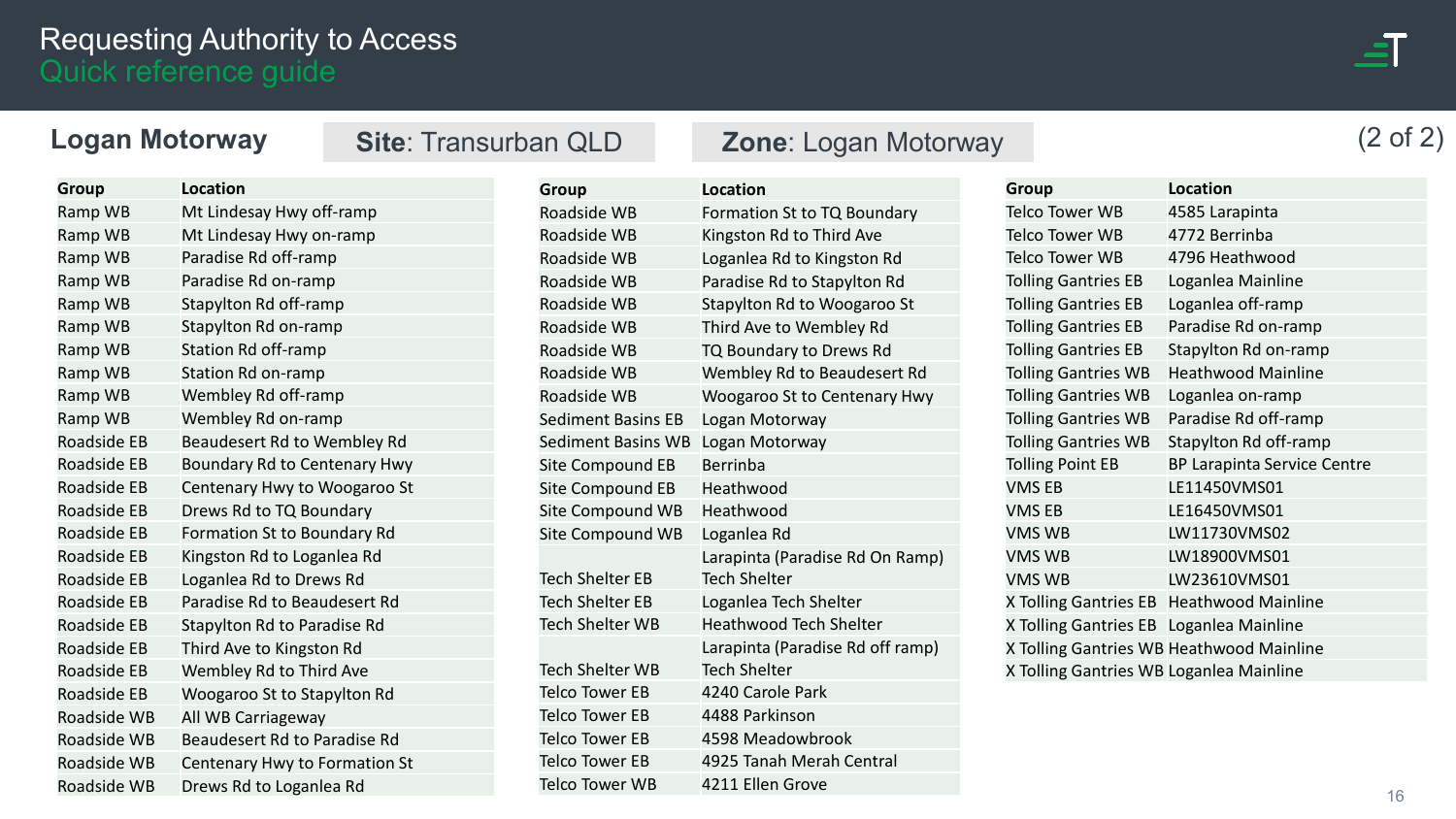

#### <span id="page-16-0"></span>**Cross City Tunnel**

### **Site: Transurban NSW Business <b>Zone: CCT**

| <b>Group</b>                  | <b>Location</b>                                |
|-------------------------------|------------------------------------------------|
| <b>Buildings</b>              | Fire Pump Room East                            |
| <b>Buildings</b>              | Fire Pump Room West                            |
| <b>Buildings</b>              | Motorway Control Centre (MCC)                  |
| <b>Buildings</b>              | <b>Substations</b>                             |
| <b>Buildings</b>              | Water Treatment Plant (WTP)                    |
| Eastbound                     | <b>EB Carriageway and Ramps</b>                |
| Motorway Tunnel Closure       | Various Locations (Closure)                    |
| <b>Off-Motorway Locations</b> | <b>Off-Motorway Assets</b>                     |
| <b>Tolling</b>                | Tolling Gantry & Tech Shelter/Room             |
| Ventilation                   | <b>CCT Ventilation Stack (Darling Harbour)</b> |
| Ventilation                   | <b>Crossover Ventilation Station (CVS)</b>     |
|                               | Ventilation Tunnel BVS to EVS and to base of   |
| Ventilation                   | Stack                                          |
| Ventilation                   | Ventilation Tunnel CVS area to BVS             |
| Westbound                     | WB Carriageway and Ramps                       |
|                               |                                                |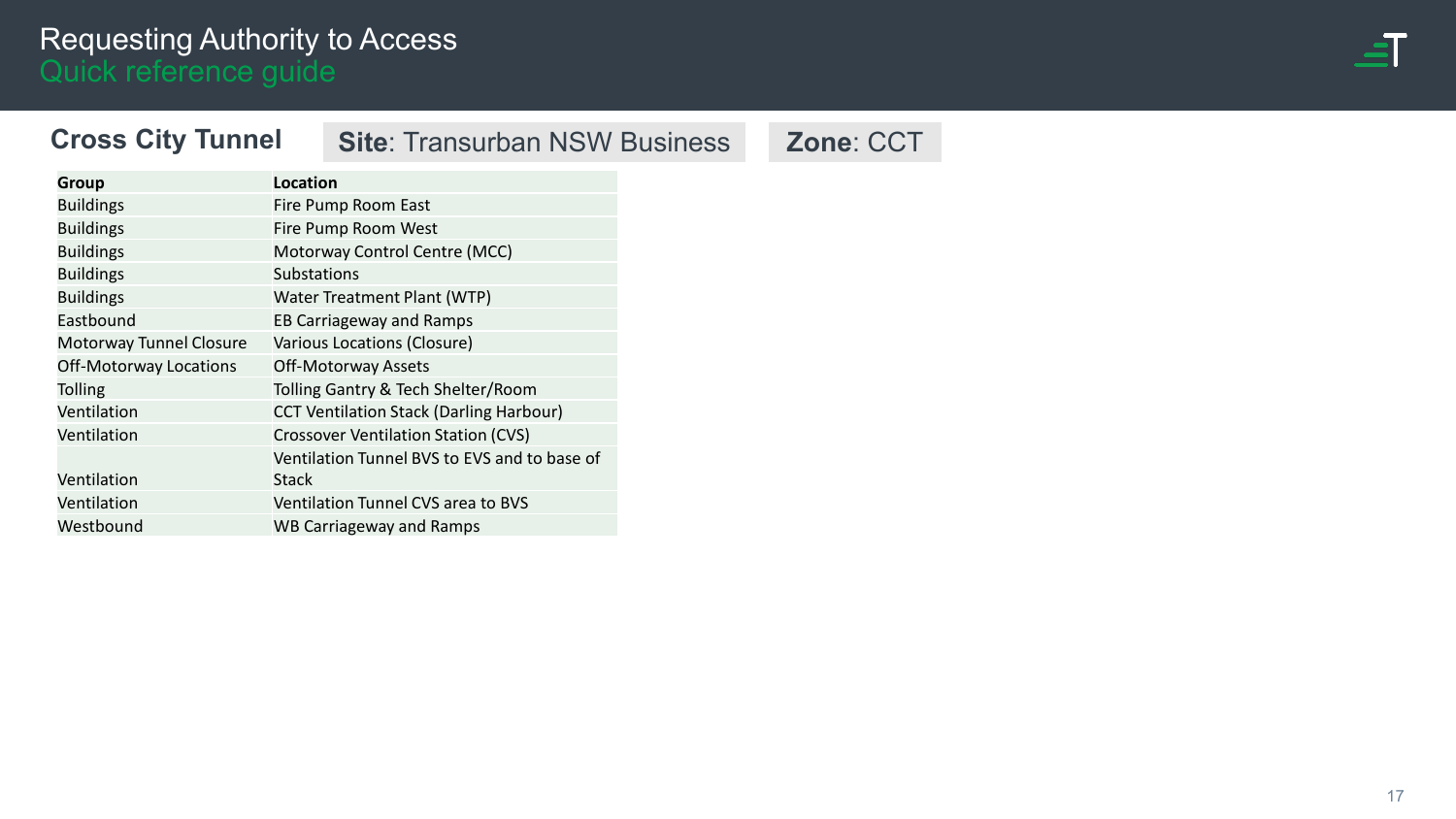

#### <span id="page-17-0"></span>**Eastern Distributor**

**Site: Transurban NSW Business Zone: ED** 

| <b>Group</b>                  | <b>Location</b>                                |
|-------------------------------|------------------------------------------------|
| <b>Buildings</b>              | Motorway Control Centre (MCC)                  |
| <b>Buildings</b>              | Service Buildings                              |
| Motorway Tunnel Closure       | Various Locations (Closure)                    |
| Northbound                    | NB Dacey Todman tunnel, Parkway & Ramps        |
| Northbound                    | NB Main Tunnel & Ramps                         |
| Northbound                    | NB Main Tunnel exit to Landbridge area & Ramps |
| <b>Off-Motorway Locations</b> | <b>Off-Motorway Assets</b>                     |
| <b>Pump Stations</b>          | <b>Pump Stations</b>                           |
| Southbound                    | Landbridge to main tunnel entrance & Ramps     |
| Southbound                    | SB Main Tunnel & Ramps                         |
| Southbound                    | SB Parkway, Dacey Todman Tunnel & Ramps        |
| <b>Tolling</b>                | Tolling Gantry & Tech Shelter/Room             |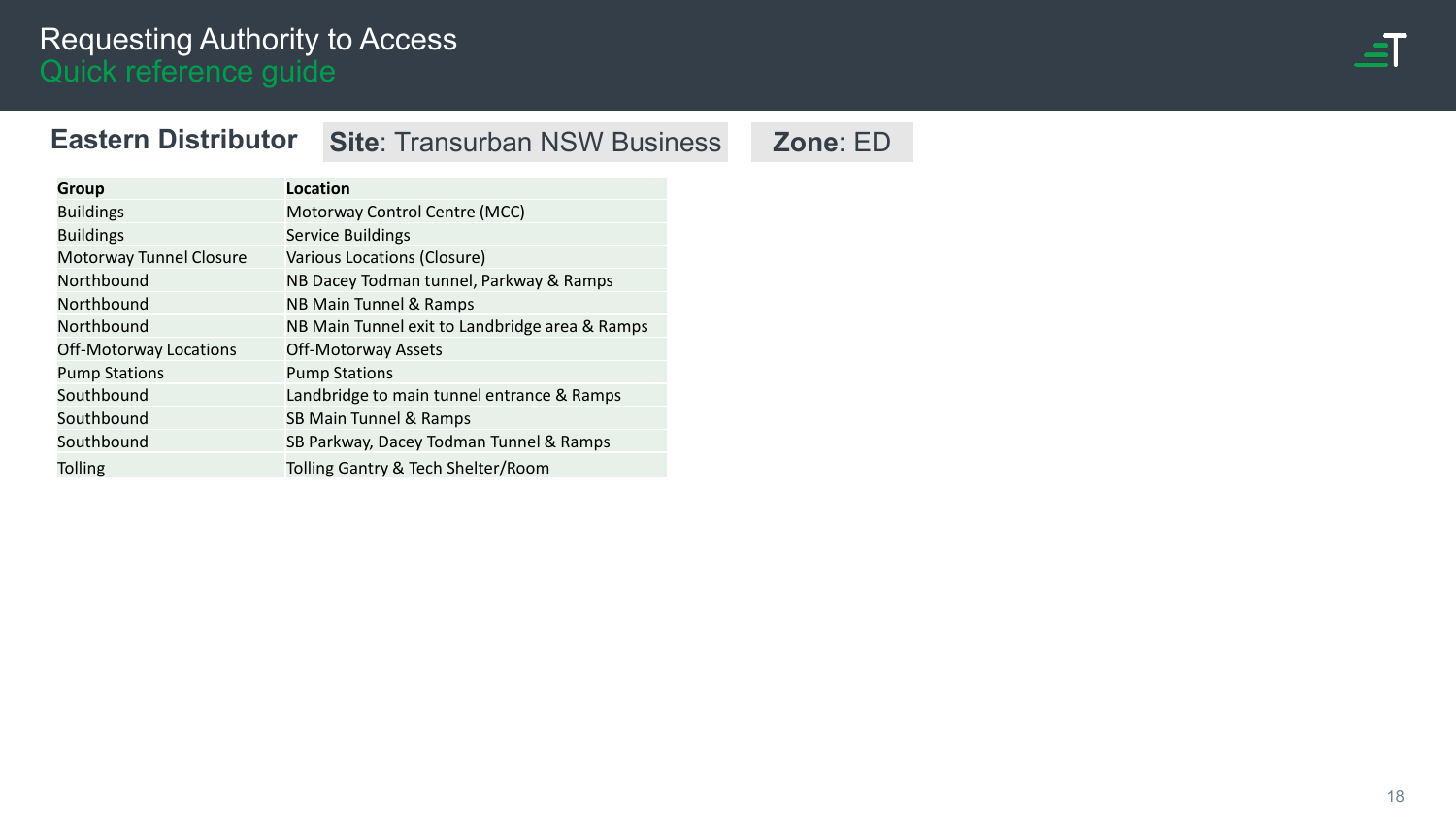

#### <span id="page-18-0"></span>**Hills M2 Site**: Transurban NSW Business **Zone**: M2

| <b>Group</b>                  | Location                                  |
|-------------------------------|-------------------------------------------|
| <b>Buildings</b>              | <b>Eastern Portal Building</b>            |
| <b>Buildings</b>              | Motorway Control Centre (MCC)             |
| <b>Buildings</b>              | <b>Western Portal Building</b>            |
| Eastbound                     | <b>EB Abbott Road to Pennant Hills</b>    |
| Eastbound                     | <b>EB Norfolk Tunnel</b>                  |
| Eastbound                     | EB Norfolk Tunnel to Lane Cove Tunnel     |
| Eastbound                     | <b>EB Pennant Hills to Norfolk Tunnel</b> |
| <b>Norfolk Tunnel Closure</b> | Various Locations (Closure)               |
| Off-Motorway Locations        | <b>Off-Motorway Assets</b>                |
| Tolling                       | Tolling Gantry & Tech Shelter/Rooms       |
| Westbound                     | WB Lane Cove Tunnel to Norfolk Tunnel     |
| Westbound                     | <b>WB Norfolk Tunnel</b>                  |
| Westbound                     | WB Norfolk Tunnel to Pennant Hills        |
| Westbound                     | <b>WB Pennant Hills to Abbott Road</b>    |
|                               |                                           |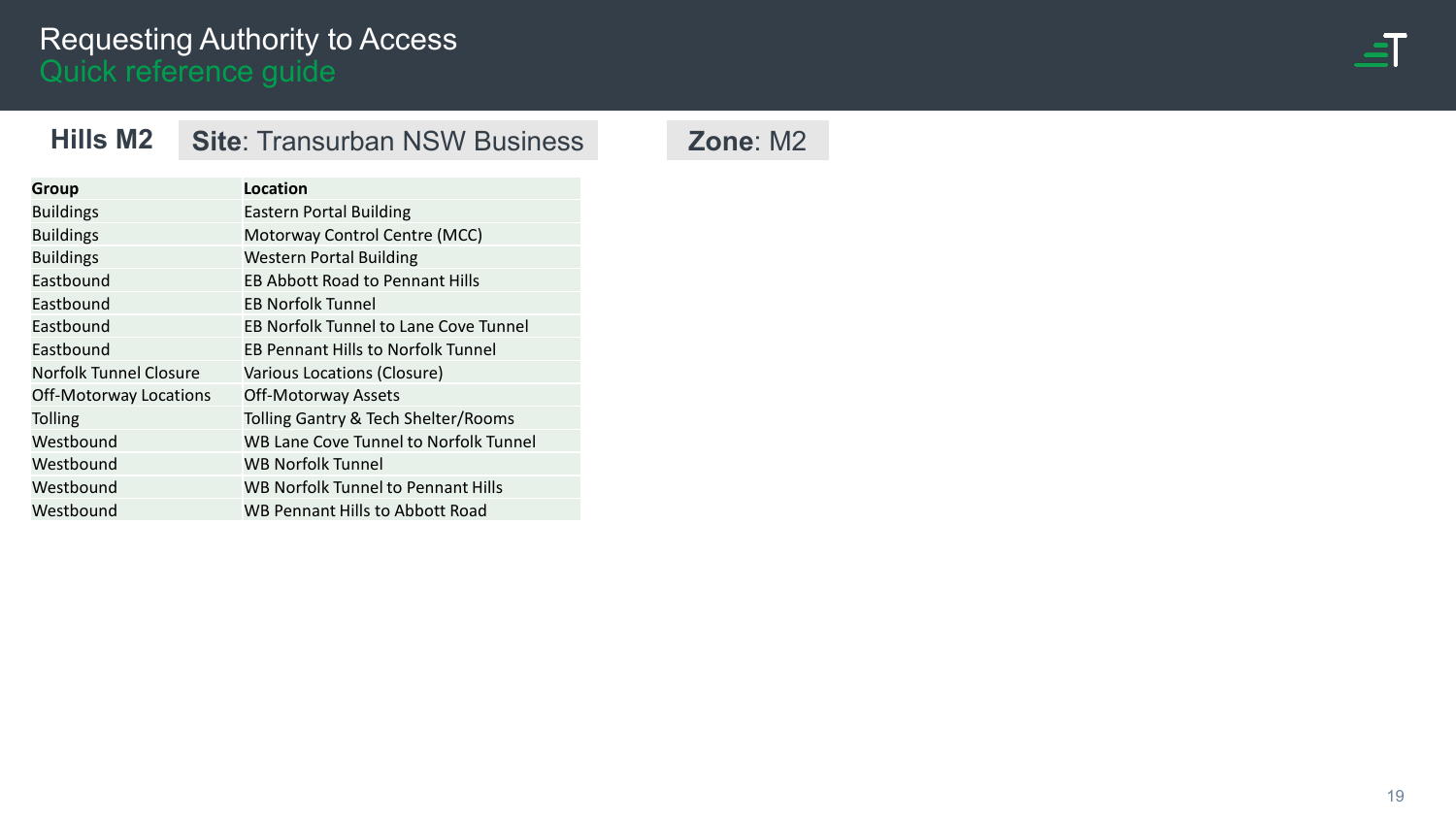

#### <span id="page-19-0"></span>**Lane Cove Tunnel**

## **Site: Transurban NSW Business Zone: LCT**

| Group                                  | Location                                                                                                |
|----------------------------------------|---------------------------------------------------------------------------------------------------------|
| <b>Buildings</b>                       | <b>Marden Street Depot</b>                                                                              |
| <b>Buildings</b>                       | Motorway Control Centre (Sirius Road)                                                                   |
| <b>Buildings</b>                       | <b>Substations</b>                                                                                      |
| <b>Buildings</b>                       | Water Treatment Plant (Mowbray Road)                                                                    |
| Eastbound                              | <b>EB Carriageway and Ramps</b>                                                                         |
| Motorway Tunnel Closure                | Various Locations (Closure)                                                                             |
| <b>MRE Ramps</b>                       | MRE ramps and road side areas                                                                           |
| Off-Motorway Locations                 | <b>Off-Motorway Assets</b>                                                                              |
| <b>Tolling</b>                         | Tolling Gantry & Tech Shelter/Room Tolling<br>Gantry & Tech Shelter/Rooms including MRE<br>ramp tolling |
| <b>Ventilation &amp; Pump Stations</b> | <b>Main Sump</b>                                                                                        |
| <b>Ventilation &amp; Pump Stations</b> | <b>Marden St ventilation Tunnel</b>                                                                     |
| <b>Ventilation &amp; Pump Stations</b> | Sirius Rd and Western Ventilation Tunnels<br>and sumps                                                  |
| Westbound                              | <b>WB Carriageway and Ramps</b>                                                                         |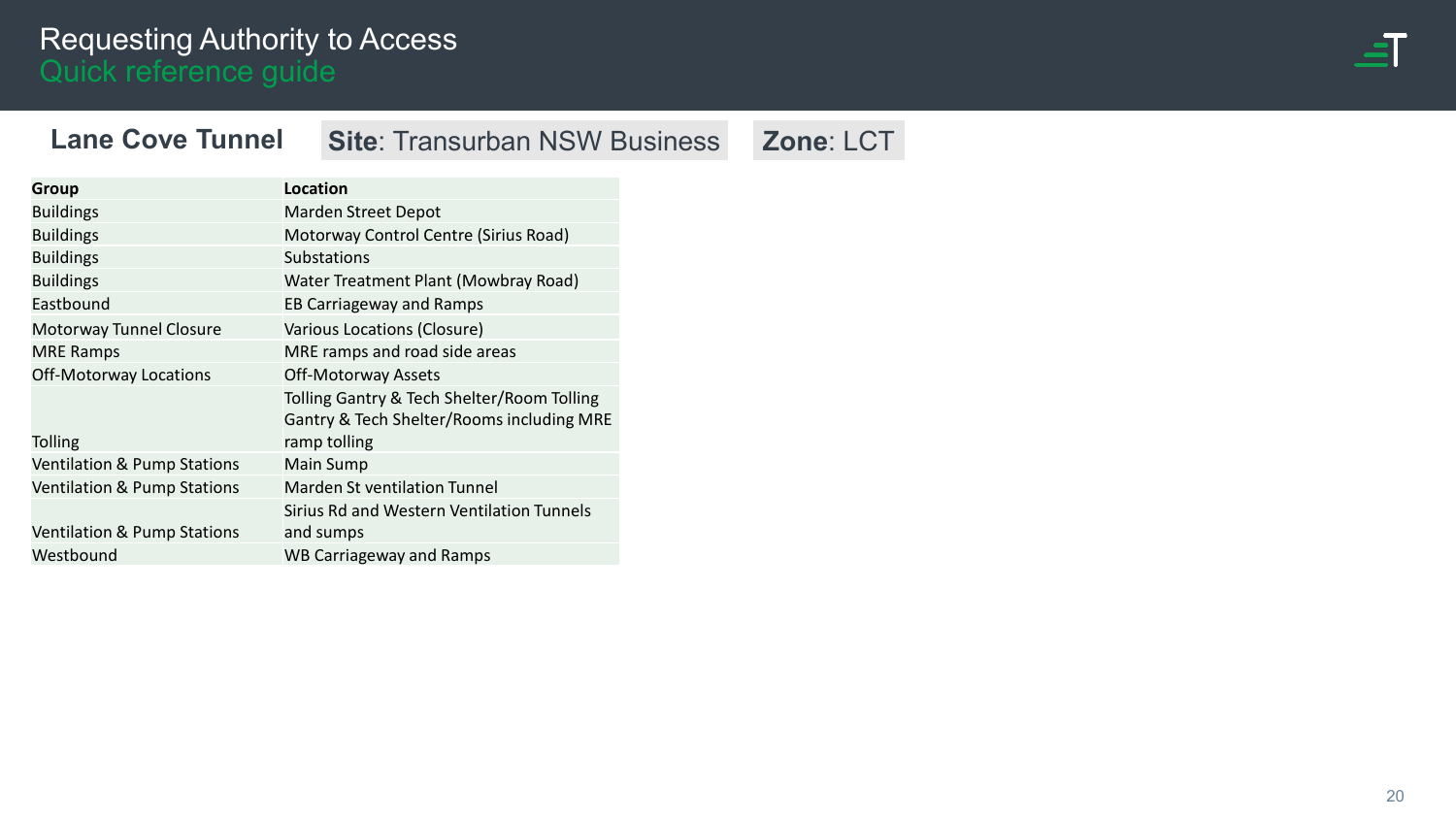

#### <span id="page-20-0"></span>**M5 South West**

#### **Site**: Transurban NSW Business **Zone**: M5SW

| <b>Group</b>           | Location                                              |
|------------------------|-------------------------------------------------------|
| <b>Buildings</b>       | Motorway Control Centre (MCC) Hammondville            |
| <b>Buildings</b>       | Other Office Buildings Hammondville                   |
| Eastbound              | EB Beech Rd to Hammondville Office/Main toll plaza    |
| Eastbound              | EB Campbelltown Rd to Beech Rd (M7 merge)             |
| Eastbound              | EB Fairford Rd to King Georges Rd                     |
| Eastbound              | EB Hammondville office to Fairford Rd                 |
| Off-Motorway Locations | <b>Off-Motorway Assets</b>                            |
| <b>Tolling</b>         | Tolling Gantry & Tech Shelter/Room including DRS site |
| Westbound              | WB Beech rd to Campbelltown Rd                        |
| Westbound              | WB Fairford Rd to Hammondville office/Main toll plaza |
| Westbound              | WB Hammondville office to Beech Rd/M7 off ramp        |
| Westbound              | WB King Georges Rd to Fairford Rd                     |
|                        |                                                       |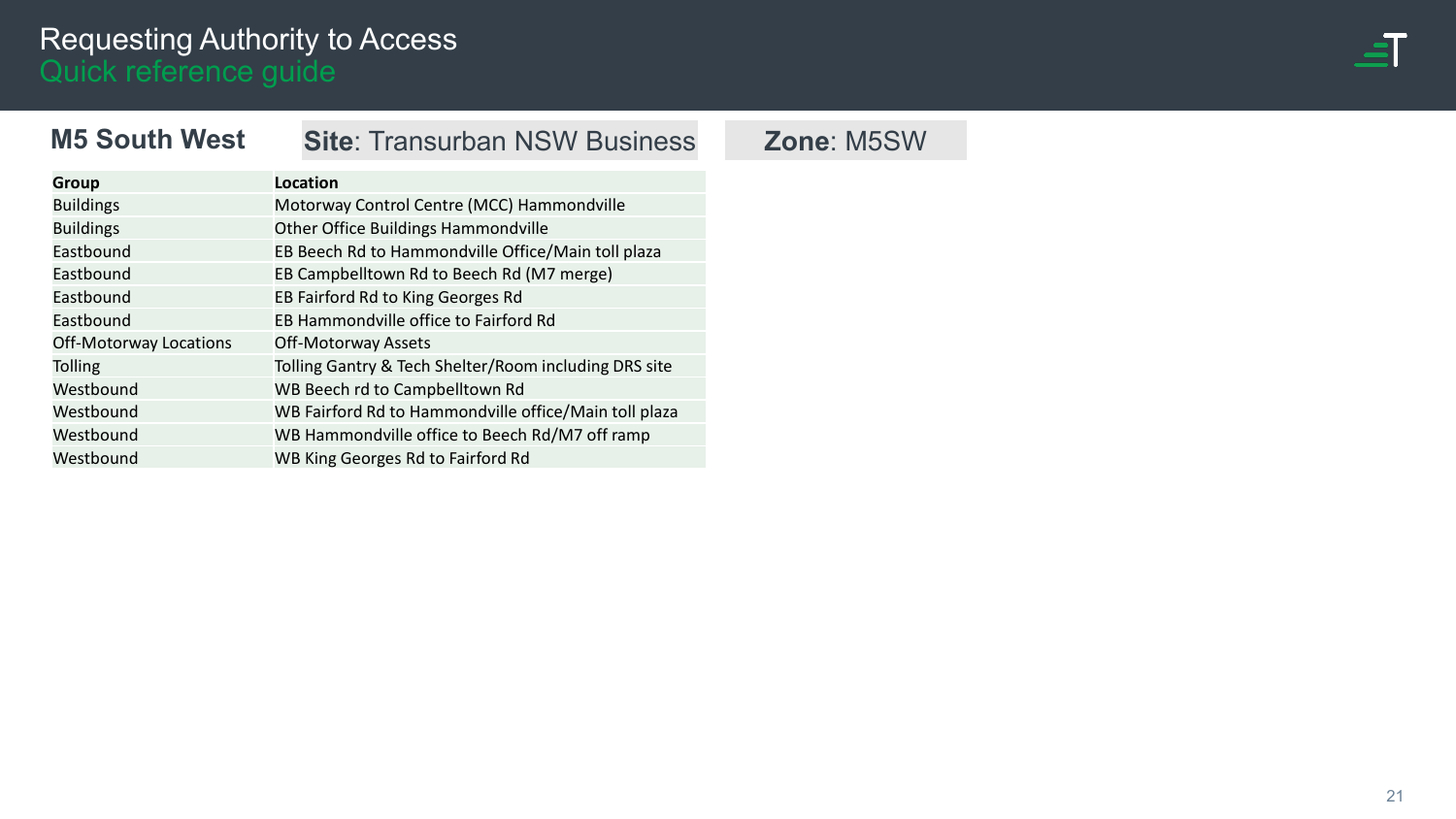#### <span id="page-21-0"></span>**NorthConnex**

**Site**: NorthConnex **Zone**: All Zones

| <b>Group</b>                | <b>Location</b>                           |
|-----------------------------|-------------------------------------------|
| All                         | <b>All Locations</b>                      |
| Northern                    | All Northbound                            |
| Northern                    | M1 NB - NCX Off Ramp (M110 Dive)          |
| Northern                    | M1 SB - NCX On Ramp (M120 Dive)           |
| Northern                    | M1 to PHR NB                              |
| Northern                    | M1 to PHR SB                              |
| Northern                    | Northern Buildings - Fire Pump Room       |
| Northern                    | Northern Buildings - Substation 07 (SS07) |
| Northern Surface / Compound | Northern Surface - Kenley Park            |
| Northern Surface / Compound | Northern Surface - PHR NB                 |
|                             | Northern Surface - PHR NB Off Ramp        |
| Northern Surface / Compound | (M1P0)                                    |
| Northern Surface / Compound | Northern Surface - PHR SB                 |
|                             | Northern Surface - PHR SB Off Ramp        |
| Northern Surface / Compound | (M1Q0)                                    |
| Southern                    | All Southbound                            |
| Southern                    | <b>CTSS - Carlingford TSS</b>             |
| Southern                    | High Voltage Substation (HS01)            |
| Southern                    | M2 East Bound - NCX On Ramp               |
| Southern                    | M2 West Bound - NCX Off Ramp              |
| Southern                    | MCC - M2-M7 Fibre                         |
| Southern                    | Shared Path (Cycleway)                    |
| Southern                    | Southern - PHR Off Ramp M2 EB             |
| Southern                    | Southern - PHR On Ramp to M2 WB           |
| Southern                    | Southern Buildings - Substation 01 (SS01) |
| Southern                    | Water Treatment Plant (WTP)               |

| <b>Group</b>                | Location                                            |
|-----------------------------|-----------------------------------------------------|
| Southern Surface / Compound | Southern Buildings                                  |
| Southern Surface / Compound | Surface Road - PHR Off Ramp (M1D0)                  |
| Southern Surface / Compound | Surface Road - PHR On Ramp (M1C0)                   |
| Southern Surface / Compound | <b>Wilson Rd Compound</b>                           |
| Tunnel Zone 1               | TZ01 - NB Mainline (M110) - Southern Portal to CP09 |
|                             | TZ01 - PHR Off Ramp (M1D0) - Southern Portal to     |
| Tunnel Zone 1               | CP85                                                |
| Tunnel Zone 1               | TZ01 - PHR On Ramp (M1C0) - Portal to CP85          |
| Tunnel Zone 1               | TZ01 - SB Mainline (M120) - Portal to CP09          |
| Tunnel Zone 1               | TZ01 - Ventilation Station 01 Southern (VSO1)       |
| Tunnel Zone 2               | TZ02 - NB Mainline (M110) - CP09 to CP21            |
| Tunnel Zone 2               | TZ02 - PHR Off Ramp (M1D0) - CP85, CP88, CP89       |
| Tunnel Zone 2               | TZ02 - PHR On Ramp (M1C0) - CP85, CP88, CP89        |
| Tunnel Zone 2               | TZ02 - SB Mainline (M120) - CP09 to CP21            |
| Tunnel Zone 2               | TZ02 - Substation 02 (SS02)                         |
| Tunnel Zone 3               | TZ03 - Disaster Recovery Site Wilson (DRS)          |
| Tunnel Zone 3               | TZ03 - NB Mainline (M110) - CP21 to CP31            |
| Tunnel Zone 3               | TZ03 - SB Mainline (M120) - CP21 to CP31            |
| Tunnel Zone 3               | TZ03 - Substation 03 Wilson (SS03)                  |
| Tunnel Zone 3               | TZ03 - Ventilation Station 02 Wilson (VS02)         |
| Tunnel Zone 3               | <b>Wilson Compound</b>                              |
| Tunnel Zone 4               | TZ04 - NB Mainline (M110) - CP31 to CP41            |
| Tunnel Zone 4               | TZ04 - SB Mainline (M120) - CP31 to CP41            |
| Tunnel Zone 4               | TZ04 - Substation 04 (SS04)                         |
| Tunnel Zone 5               | <b>Trelawney Compound</b>                           |
| Tunnel Zone 5               | TZ05 - Mobile Phone Room (MPR)                      |

# (1 of 2)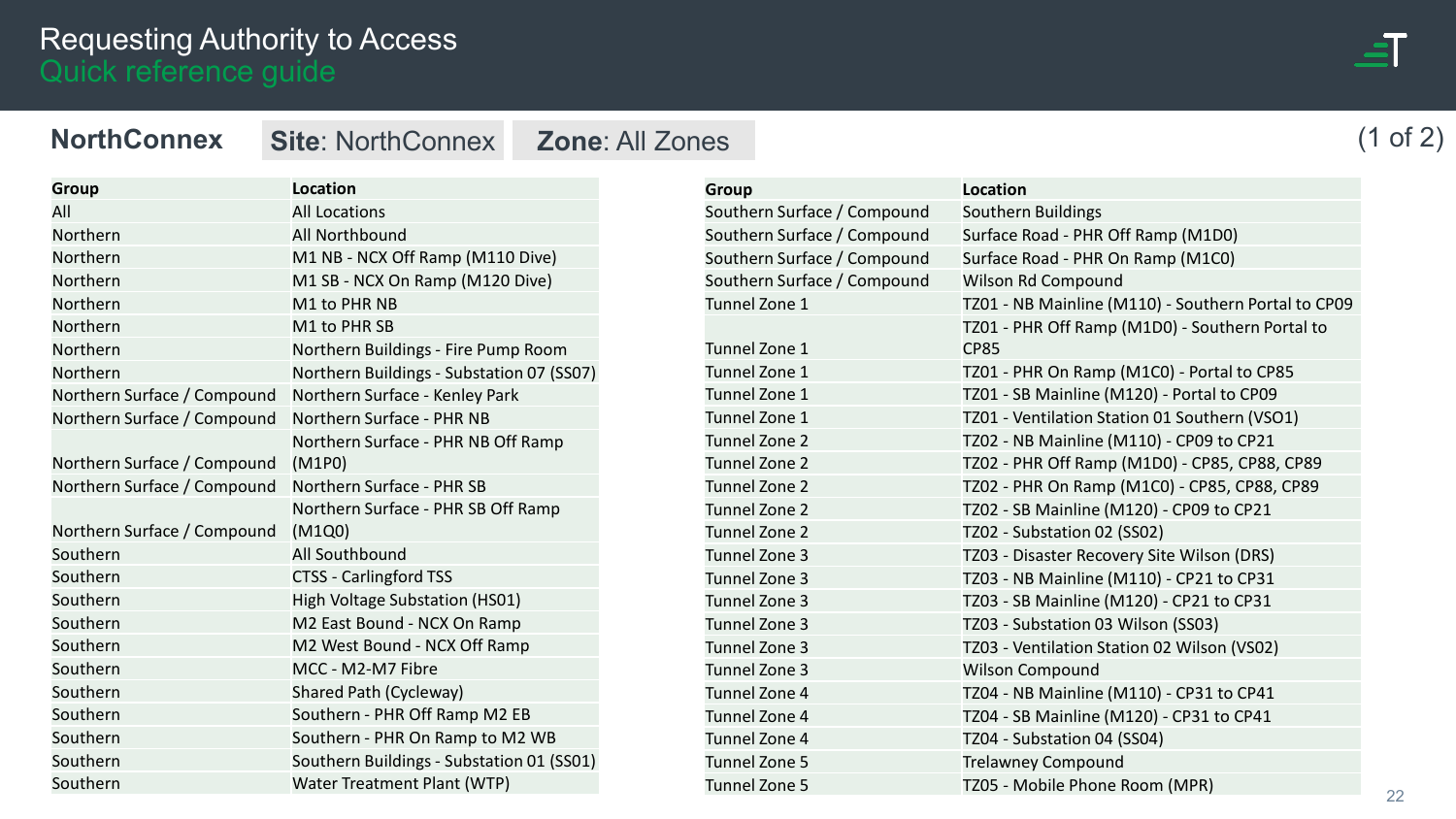| <b>Service Service</b><br><b>Contract Contract Contract Contract Contract Contract Contract Contract Contract Contract Contract Contract Co</b><br>____<br>- |  |
|--------------------------------------------------------------------------------------------------------------------------------------------------------------|--|
| ____<br>______<br><b>Service Service</b>                                                                                                                     |  |
|                                                                                                                                                              |  |

(2 of 2)

| <b>Group</b>  | Location |                                                |  |
|---------------|----------|------------------------------------------------|--|
| Tunnel Zone 5 |          | TZ05 - NB Mainline (M110) - CP41 to CP53       |  |
| Tunnel Zone 5 |          | TZ05 - Radio Rebroadcast Room (RRB)            |  |
| Tunnel Zone 5 |          | TZ05 - SB Mainline (M120) - CP41 to CP53       |  |
| Tunnel Zone 5 |          | TZ05 - Substation 05 Trelawney (SS05)          |  |
| Tunnel Zone 5 |          | TZ05 - Ventilation Station 03 Trelawney (VS03) |  |
| Tunnel Zone 6 |          | TZ06 - NB Mainline (M110) - CP53 to CP65       |  |
| Tunnel Zone 6 |          | TZ06 - Off Ramp (M1P0) - CP91 to CP97          |  |
| Tunnel Zone 6 |          | TZ06 - On Ramp (M1Q0) - CP91 to CP97           |  |
| Tunnel Zone 6 |          | TZ06 - SB Mainline (M120) - CP53 to CP65       |  |
| Tunnel Zone 6 |          | TZ06 - Substation 06 (SS06)                    |  |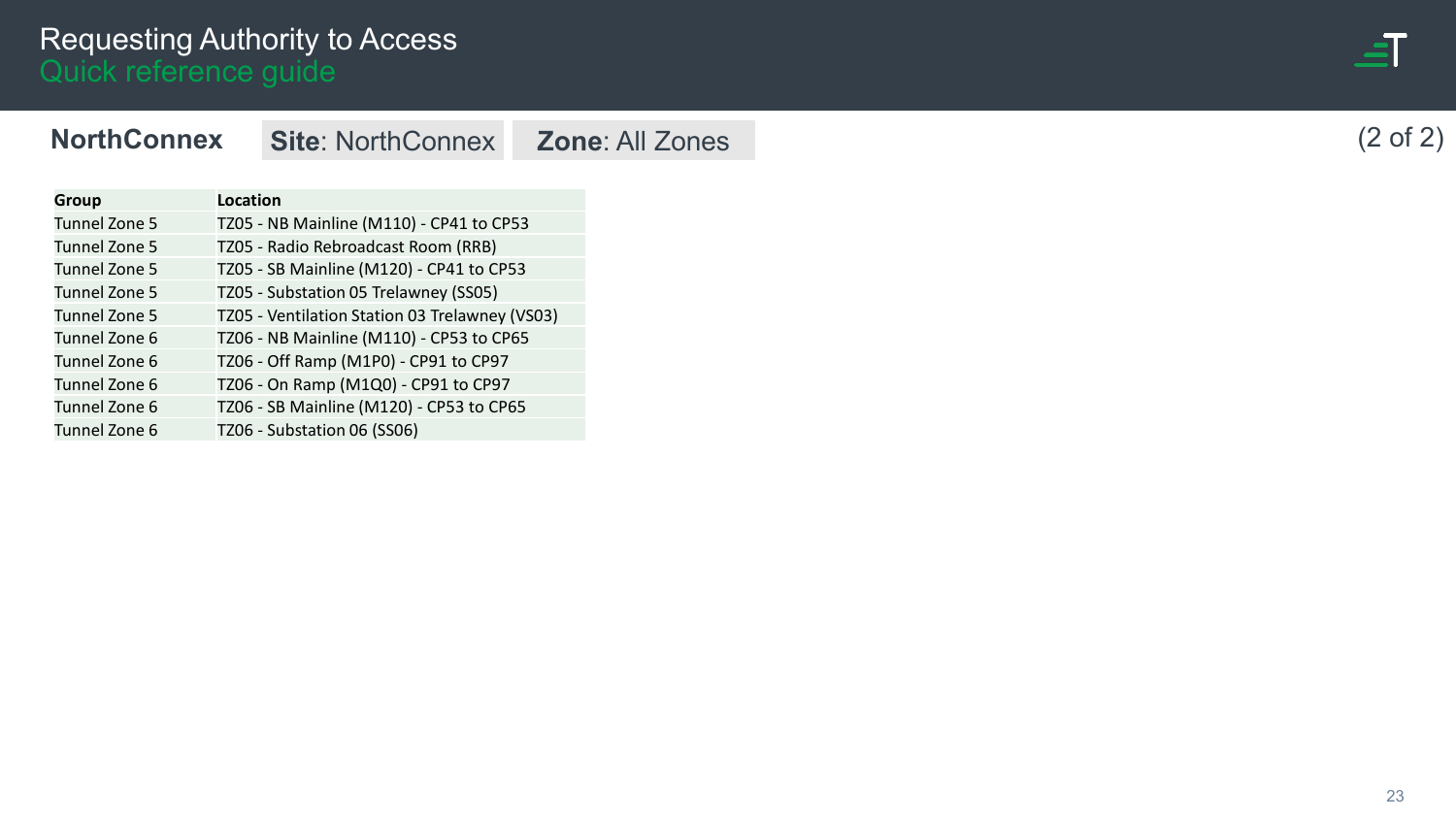

<span id="page-23-0"></span>

| <b>CityLink</b>                | <b>Site: Transurban VIC</b>                     | <b>Zone: CityLink</b>  |                                      |                      | of $4)$                              |
|--------------------------------|-------------------------------------------------|------------------------|--------------------------------------|----------------------|--------------------------------------|
| <b>Group</b>                   | <b>Location</b>                                 | <b>Group</b>           | Location                             | <b>Group</b>         | Location                             |
| Abutment                       | Glenferrie Rd Abutment                          | <b>Equipment Rooms</b> | ERE01                                | <b>Fan Chambers</b>  | Olympic Park Fan Chamber             |
| Abutment                       | Kingsway Abutment                               | <b>Equipment Rooms</b> | ERE02                                | <b>Fan Chambers</b>  | Swan Street Shaft/Fan Chamber        |
| <b>Advertising Sign</b>        | City Link - White St Gantry                     | <b>Equipment Rooms</b> | ERE03                                | <b>LUMS Gantries</b> | Lane Use Management System 1, SL     |
|                                | Southern Link - Heyington Railbridge            | <b>Equipment Rooms</b> | ERE04                                | <b>LUMS Gantries</b> | Lane Use Management System 10, SL    |
| <b>Advertising Sign</b>        | Overpass                                        | <b>Equipment Rooms</b> | ERE05                                | <b>LUMS Gantries</b> | Lane Use Management System 11, SL    |
| <b>Advertising Sign</b>        | Southern Link - Yarra Boulevard Overpass        | <b>Equipment Rooms</b> | ERE06                                | <b>LUMS Gantries</b> | Lane Use Management System 12, SL    |
| <b>Advertising Sign</b>        | Southern Link Gibdon Street on Ramp             | <b>Equipment Rooms</b> | ERE07                                | <b>LUMS Gantries</b> | Lane Use Management System 13, SL    |
| <b>Advertising Sign</b>        | Sth Eastern Fwy - Gibdon St Overpass            | <b>Equipment Rooms</b> | ERE08                                |                      | Lane Use Management System 2 (TP7A), |
| <b>Advertising Sign</b>        | Tullamarine Fwy - Bell St Overpass              | <b>Equipment Rooms</b> | ERE09                                | <b>LUMS Gantries</b> | <b>SL</b>                            |
| <b>Advertising Sign</b>        | Tullamarine Fwy - Brunswick St Overpass         | <b>Equipment Rooms</b> | <b>ERE10</b>                         | <b>LUMS Gantries</b> | Lane Use Management System 2A, SL    |
| <b>Advertising Sign</b>        | Tullamarine Fwy - Moreland Road Overpass        | <b>Equipment Rooms</b> | <b>ERE11</b>                         | <b>LUMS Gantries</b> | Lane Use Management System 3, SL     |
| <b>Advertising Sign</b>        | Tullamarine Fwy - Moreland Road Overpass        | <b>Equipment Rooms</b> | <b>ERE12</b>                         | <b>LUMS Gantries</b> | Lane Use Management System 4, SL     |
| <b>Advertising Sign</b>        | Tullamarine Fwy - Napier St Overpass            | <b>Equipment Rooms</b> | <b>ERE13</b>                         | <b>LUMS Gantries</b> | Lane Use Management System 5, SL     |
| <b>Advertising Sign</b>        | Western Link Macaulay Road                      | <b>Equipment Rooms</b> | <b>ERE14</b>                         | <b>LUMS Gantries</b> | Lane Use Management System 6, SL     |
| <b>All Locations</b>           | Burnley Tunnel - All Areas                      | <b>Equipment Rooms</b> | <b>ERE15</b>                         | <b>LUMS Gantries</b> | Lane Use Management System 7, SL     |
| <b>All Locations</b>           | Domain Tunnel - All Areas                       | <b>Equipment Rooms</b> | <b>ERE16</b>                         | <b>LUMS Gantries</b> | Lane Use Management System 8, SL     |
| <b>All Locations</b>           | Southern Link - All Areas                       | <b>Equipment Rooms</b> | <b>ERE17</b>                         |                      | Lane Use Management System 9         |
| <b>All Locations</b>           | Western Link - All Areas                        | <b>Equipment Rooms</b> | ERW00                                | <b>LUMS Gantries</b> | (VMSW1A), SL                         |
| <b>Building</b>                | Operations and Maintenance Building (OMB)       | <b>Equipment Rooms</b> | ERW01                                | <b>LUMS Gantries</b> | Lane Use Management System A, SL     |
| <b>Emergency Egress Tunnel</b> | <b>Emergency Egress Tunnel Cross Passage 10</b> | <b>Equipment Rooms</b> | ERW02                                | <b>LUMS Gantries</b> | Lane Use Management System B, SL     |
| <b>Emergency Egress Tunnel</b> | <b>Emergency Egress Tunnel Cross Passage 4</b>  | <b>Equipment Rooms</b> | ERW03                                |                      | Lane Use Management System C         |
| <b>Emergency Egress Tunnel</b> | <b>Emergency Egress Tunnel Cross Passage 5</b>  | <b>Equipment Rooms</b> | ERW04                                | <b>LUMS Gantries</b> | (VMSW2C), SL                         |
| <b>Emergency Egress Tunnel</b> | <b>Emergency Egress Tunnel Cross Passage 6</b>  | <b>Equipment Rooms</b> | ERW05                                | <b>LUMS Gantries</b> | Lane Use Management System D, SL     |
| <b>Emergency Egress Tunnel</b> | <b>Emergency Egress Tunnel Cross Passage 7</b>  | <b>Equipment Rooms</b> | ERW06                                | <b>LUMS Gantries</b> | Lane Use Management System E, SL     |
| <b>Emergency Egress Tunnel</b> | <b>Emergency Egress Tunnel Cross Passage 8</b>  | <b>Fan Chambers</b>    | <b>Burnley Primary Fan Chamber</b>   | <b>LUMS Gantries</b> | Lane Use Management System F, SL     |
| <b>Emergency Egress Tunnel</b> | <b>Emergency Egress Tunnel Cross Passage 9</b>  | <b>Fan Chambers</b>    | <b>Burnley Secondary Fan Chamber</b> |                      |                                      |
| <b>Equipment Rooms</b>         | ERE00                                           | <b>Fan Chambers</b>    | <b>Grant Street Fan Chamber</b>      |                      | 24                                   |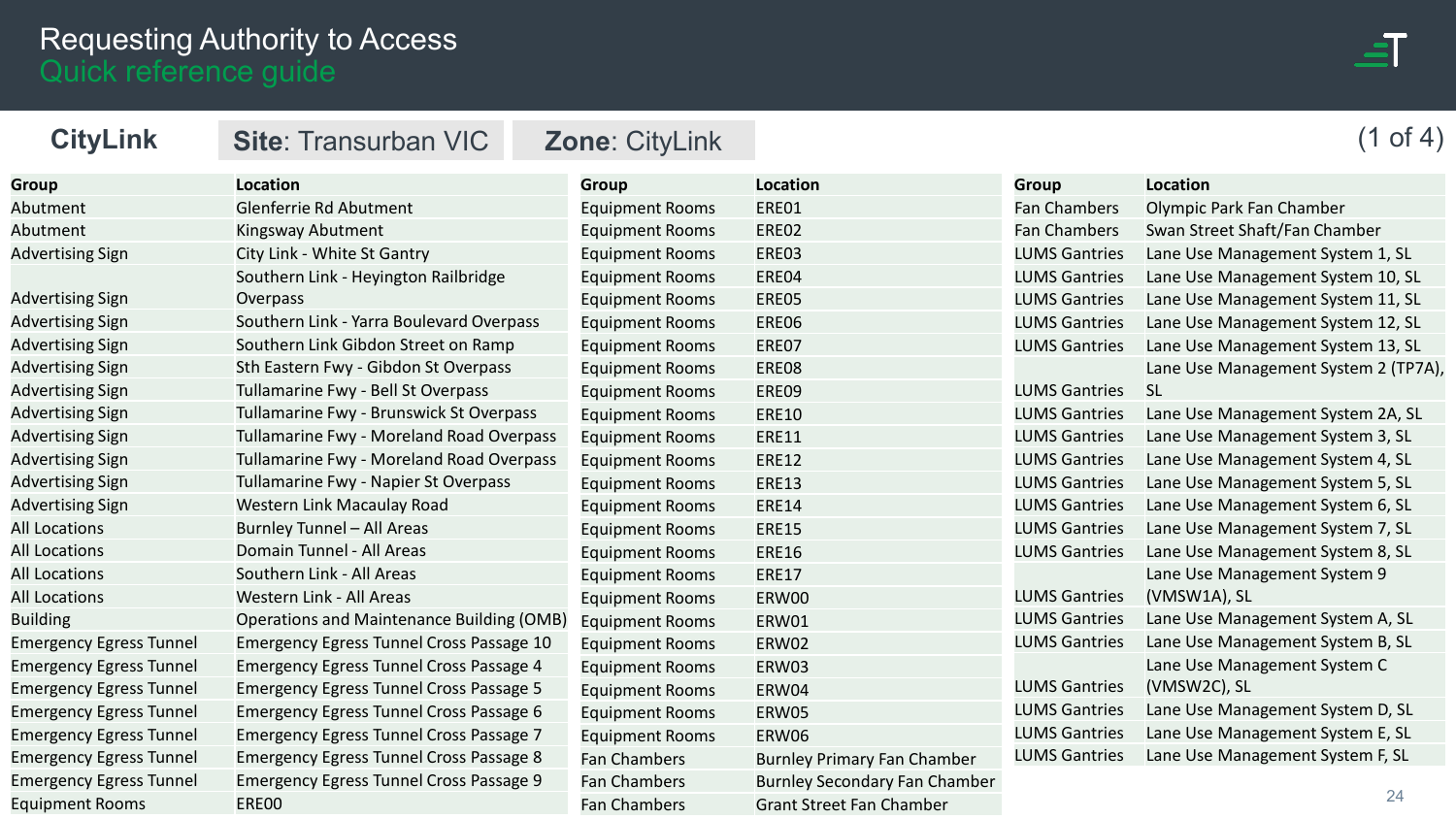

SL Tolling Gantries WB Tolling Gantry 6B Yarra Blvd

| <b>CityLink</b>        | <b>Site: Transurban VIC</b>           | <b>Zone: CityLink</b> |                                        |                               | (2 of 4)                                     |
|------------------------|---------------------------------------|-----------------------|----------------------------------------|-------------------------------|----------------------------------------------|
|                        |                                       |                       |                                        |                               |                                              |
| <b>Group</b>           | <b>Location</b>                       | <b>Group</b>          | <b>Location</b>                        | <b>Group</b>                  | <b>Location</b>                              |
| Radio Rebroadcast Room | RRB1                                  | <b>SL Mainline WB</b> | Batman Ave Exit to Domain Entry Portal | <b>SL Ramps EB</b>            | Swan St to TP4                               |
| Radio Rebroadcast Room | RRB <sub>2</sub>                      | <b>SL Mainline WB</b> | Batman Ave Exit to Swan St             | <b>SL Ramps EB</b>            | TP4 to Cremorne St Entry                     |
| Refuge Burnley Tunnel  | Refuge 1                              | <b>SL Mainline WB</b> | Batman Ave Exit to Swan St             | SL Ramps WB                   | Batman Ave Off Ramp                          |
| Refuge Burnley Tunnel  | Refuge 2                              | <b>SL Mainline WB</b> | Batman Exit to Swan St                 | SL Ramps WB                   | Gibdon St On Ramp                            |
| Refuge Burnley Tunnel  | Refuge 3                              | <b>SL Mainline WB</b> | Batman Exit to Swan St                 | SL Ramps WB                   | Power St On Ramp                             |
| <b>SL Mainline EB</b>  | Burnley Tunnel B1 - B10               | SL Mainline WB        | Domain Tunnel D1 - D10                 | SL Ramps WB                   | Punt Rd Off Ramp                             |
| <b>SL Mainline EB</b>  | Burnley Tunnel B11 - B20              | <b>SL Mainline WB</b> | Domain Tunnel D11 - 20                 | <b>SL Ramps WB</b>            | Yarra Blvd Off Ramp                          |
| <b>SL Mainline EB</b>  | Burnley Tunnel B21 - B30              | <b>SL Mainline WB</b> | Domain Tunnel D21 - D28                | SL Tech Shelter 10 EB         | Tech Shelter Punt Rd Interchange             |
| <b>SL Mainline EB</b>  | Burnley Tunnel B31 - B40              | <b>SL Mainline WB</b> | Domain Tunnel Entry Portal             | SL Tech Shelter 11 EB         | <b>Tech Shelter Burnley St</b>               |
| <b>SL Mainline EB</b>  | Burnley Tunnel B41 - B50              | <b>SL Mainline WB</b> | Domain Tunnel Exit Portal              | SL Tech Shelter 11A EB        | <b>Tech Shelter Mary St</b>                  |
| <b>SL Mainline EB</b>  | Burnley Tunnel B51 - B59              | SL Mainline WB        | Domain Tunnel to CityLink Boundary     |                               | Tech Shelter Monash Fwy via Yarra            |
| <b>SL Mainline EB</b>  | <b>Burnley Tunnel Entry Portal</b>    | SL Mainline WB        | Footbridge to Flinders St              | SL Tech Shelter 13 WB         | <b>Blvd</b>                                  |
| <b>SL Mainline EB</b>  | <b>Burnley Tunnel Exit Portal</b>     | <b>SL Mainline WB</b> | Gibdon St Entry to Domain Tunnel       | SL Tech Shelter 14            | <b>Tech Shelter Batman Ave</b>               |
| <b>SL Mainline EB</b>  | Burnley Tunnel to Yarra Blvd Entry    | <b>SL Mainline WB</b> | Glenferrie Rd to Gibdon St Entry       | SL Tech Shelter 8             | <b>Tech Shelter Grant St</b>                 |
| <b>SL Mainline EB</b>  | Flinders St to Footbridge             | SL Mainline WB        | Kingsway Exit Ramp from Domain Tunnel  | SL Tech Shelter 9             | <b>Tech Shelter Swan St</b>                  |
| <b>SL Mainline EB</b>  | Footbridge to Swan St                 | <b>SL Mainline WB</b> | Punt Rd Exit to Batman Ave Exit        | <b>SL Tolling Gantries EB</b> | Tolling Gantry 5A Burnley St                 |
| <b>SL Mainline EB</b>  | Glenferrie Road to Toorak Rd Exit     | <b>SL Mainline WB</b> | Swan St to Footbridge                  |                               | <b>Tolling Gantry 5B Burnley Tunnel Exit</b> |
| <b>SL Mainline EB</b>  | Swan St to TP4                        | <b>SL Ramps EB</b>    | <b>Burnley St Off Ramp</b>             | <b>SL Tolling Gantries EB</b> | Portal                                       |
| <b>SL Mainline EB</b>  | Yarra Blvd Entry to Glenferrie Rd     | <b>SL Ramps EB</b>    | Burnley Tunnel to Burnley St Off Ramp  | <b>SL Tolling Gantries EB</b> | Tolling Gantry 6A Yarra Blvd                 |
|                        | <b>Exhibition Street Extension NB</b> | <b>SL Ramps EB</b>    | Burnley Tunnel to Yarra Blvd Entry     | <b>SL Tolling Gantries EB</b> | Tolling Gantry 7A Church St                  |
|                        | between Olympic Boulevard and         | <b>SL Ramps EB</b>    | Church St Exit to Burnley Tunnel       |                               | Tolling Gantry 8A Exhibition St              |
| <b>SL Mainline NB</b>  | <b>Flinders Street</b>                | <b>SL Ramps EB</b>    | Church St Off Ramp                     | <b>SL Tolling Gantries EB</b> | Extension                                    |
|                        | <b>Exhibition Street Extension SB</b> | <b>SL Ramps EB</b>    | Cremorne St Entry to Church St Exit    | <b>SL Tolling Gantries EB</b> | Tolling Gantry 9A Batman Ave                 |
|                        | Between Flinders Street and Olympic   | <b>SL Ramps EB</b>    | Punt Rd On Ramp                        | <b>SL Tolling Gantries WB</b> | Tolling Gantry 4A Punt Rd                    |
| <b>SL Mainline SB</b>  | <b>Boulevard</b>                      | <b>SL Ramps EB</b>    | Ramps Yarra Blvd On Ramp               | <b>SL Tolling Gantries WB</b> | Tolling Gantry 4B Batman Ave                 |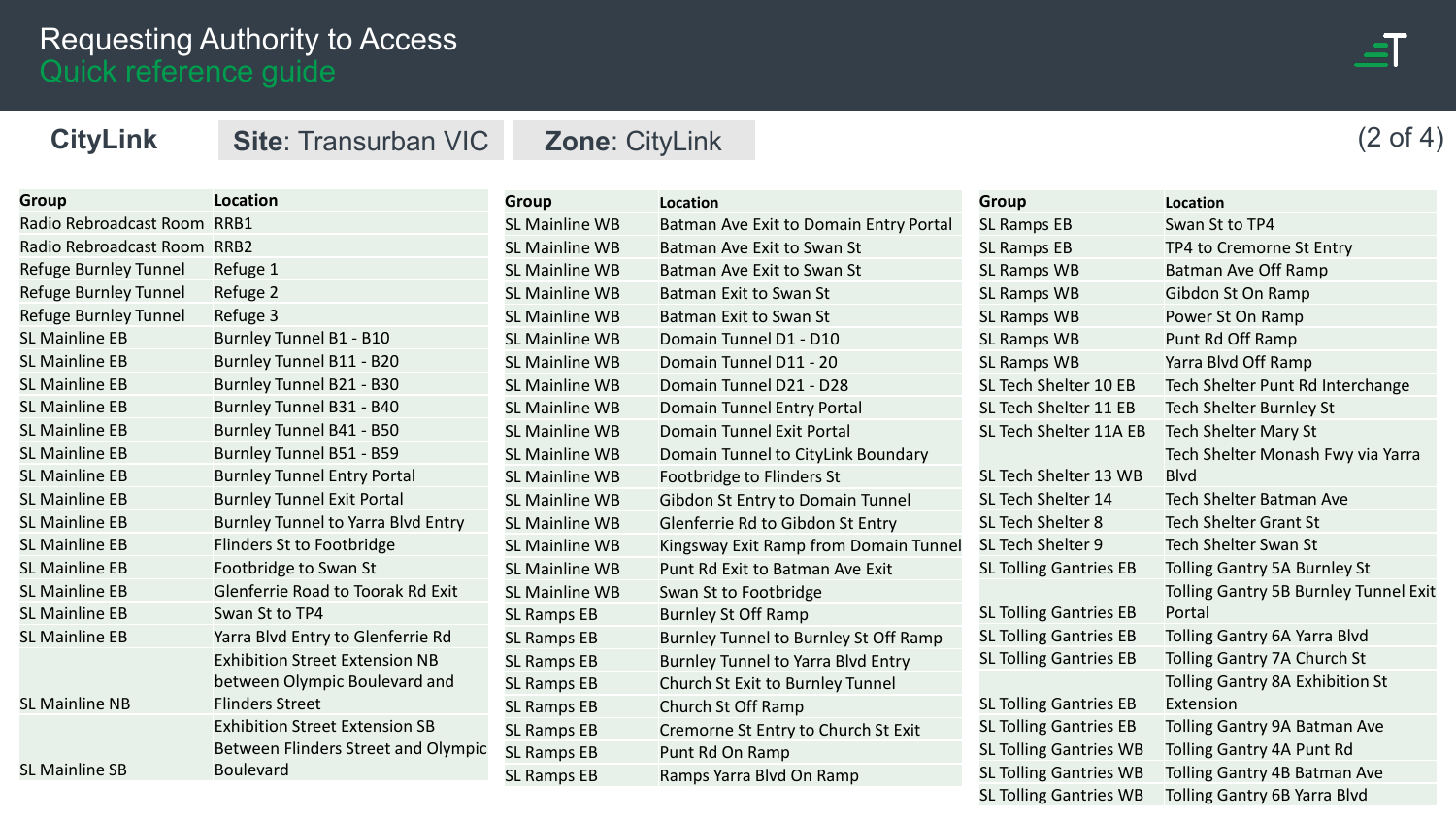

(3 of 4)

**CityLink Site**: Transurban VIC **Zone**: CityLink

| Group                                | <b>Location</b>                                                  |
|--------------------------------------|------------------------------------------------------------------|
|                                      | SL Tolling Gantries WB Tolling Gantry 8B Exhibition St Extension |
|                                      | Tolling Gantry 9B Domain Tunnel Entry                            |
| <b>SL Tolling Gantries WB Portal</b> |                                                                  |
| Smoke Duct                           | <b>Burnley Tunnel</b>                                            |
| <b>Smoke Duct</b>                    | Domain Tunnel                                                    |
| Speed Camera                         | B08-09                                                           |
| <b>Speed Camera</b>                  | B36-37                                                           |
| Speed Camera                         | D12-13                                                           |
| <b>Speed Camera</b>                  | D20-21                                                           |
|                                      | Access from B8 Eastbound / D20                                   |
| Substation 1                         | Westbound                                                        |
| <b>Substation 2 WB</b>               | Swan St                                                          |
| <b>Substation 3 EB</b>               | <b>ATCR</b>                                                      |
| <b>Substation 3 EB</b>               | <b>Near ATCR</b>                                                 |
| Substation 4                         | Alexandra Ave                                                    |
| <b>Substation 5</b>                  | Top of Domain Entry Portal                                       |
| Substation 6                         | <b>OMB Car Park</b>                                              |
| Sump                                 | <b>Burnley Pump Station</b>                                      |
| Sump                                 | Church St                                                        |
| Sump                                 | Cremorne                                                         |
| Sump                                 | Southbank Interchange                                            |
| Sump                                 | Yarra Blvd                                                       |
| Sump Room                            | Swan St Pump Station                                             |
| Sump Room                            | <b>Yarra Crossing Pump Station</b>                               |
|                                      | <b>Optus Equipment Room - Grant St</b>                           |
| Telephone Room                       | Mezzanine                                                        |

| <b>Location</b>                        |
|----------------------------------------|
| Telstra Equipment Room - Grant St      |
| Mezzanine                              |
| Vodafone Equipment Room-Grant St       |
| Mezzanine                              |
| Vent Stack Burnley                     |
| <b>Grant St</b>                        |
| Swan St                                |
| Elevated Rd Viaduct - Northbound       |
| Elevated Rd Viaduct - Southbound       |
| SL VMSE5A EB - Bottom of Yarra Blyd On |
| Ramp                                   |
| SL VMSE7A EB - Mary St                 |
| SL VMSW0A WB - West of Toorak Rd       |
| SL VMSW1A WB - Heyington               |
| SL VMSW2A WB - Gibdon St               |
| SL VMSW2B WB - East of Church St       |
| SL VMSW2C WB - East of Punt Rd         |
| WGF VMSE1A EB - WGF Shell Service      |
| <b>Station</b>                         |
| WGF VMSE1B EB - East of Montague St    |
| WGF VMSE1C EB - West of Kings Way      |
| WGF VMSOHVD1 EB - Westgate OHVD        |
| WGF VMSOHVD2 EB - Kingsway on ramp     |
| WGF VMSOHVD4 EB - Monash inbound       |
| WGF VMSOHVD5 EB - Monash inbound       |
|                                        |

| <b>Group</b>           | Location                                 |
|------------------------|------------------------------------------|
| <b>VMS</b>             | WGF VMSW5A WB - WGF OB - Bertie St       |
| <b>VMS</b>             | WL VMSN1A NB - Ramp N                    |
| <b>VMS</b>             | WL VMSN1B NB - Ramp M                    |
| <b>VMS</b>             | WL VMSN3A NB - North of Dynon Rd         |
| <b>VMS</b>             | WL VMSN4A NB - Mt Alexander Rd entry     |
| <b>VMS</b>             | WL VMSN5A NB - South of Wilson St        |
| <b>VMS</b>             | WL VMSN7A NB - Bell St entry             |
| <b>VMS</b>             | WL VMSN7B NB - Bulla Rd exit             |
| <b>VMS</b>             | WL VMSS1A SB - Bulla Rd                  |
| <b>VMS</b>             | WL VMSS1B SB - Bell St                   |
| <b>VMS</b>             | WL VMSS3A SB - South of Moreland Rd      |
| <b>VMS</b>             | WL VMSS3B SB - Brunswick Rd exit         |
| <b>VMS</b>             | WL VMSS5A SB - Macaulay Rd               |
| <b>VMS</b>             | WL VMSS7A SB - South of Footscray Rd     |
| <b>Water Treatment</b> |                                          |
| Plant                  | Swan St Behind Substation 2              |
| <b>WL Mainline NB</b>  | <b>Bolte Towers West</b>                 |
| <b>WL Mainline NB</b>  | Brunswick Rd Entry to Moreland Rd Exit   |
| <b>WL Mainline NB</b>  | Brunswick Rd Entry to Moreland Rd Exit   |
| <b>WL Mainline NB</b>  | Dynon Rd Entry to Racecourse Rd Exit     |
| <b>WL Mainline NB</b>  | Footscray Rd Exit to Dynon Rd Entry      |
| <b>WL Mainline NB</b>  | Moreland Rd Exit to Pascoe Vale Rd Exit  |
| <b>WL Mainline NB</b>  | Pascoe Vale Rd Exit to Bulla Rd Overpass |
| <b>WL Mainline NB</b>  | Racecourse Rd Exit to Brunswick Rd Entry |